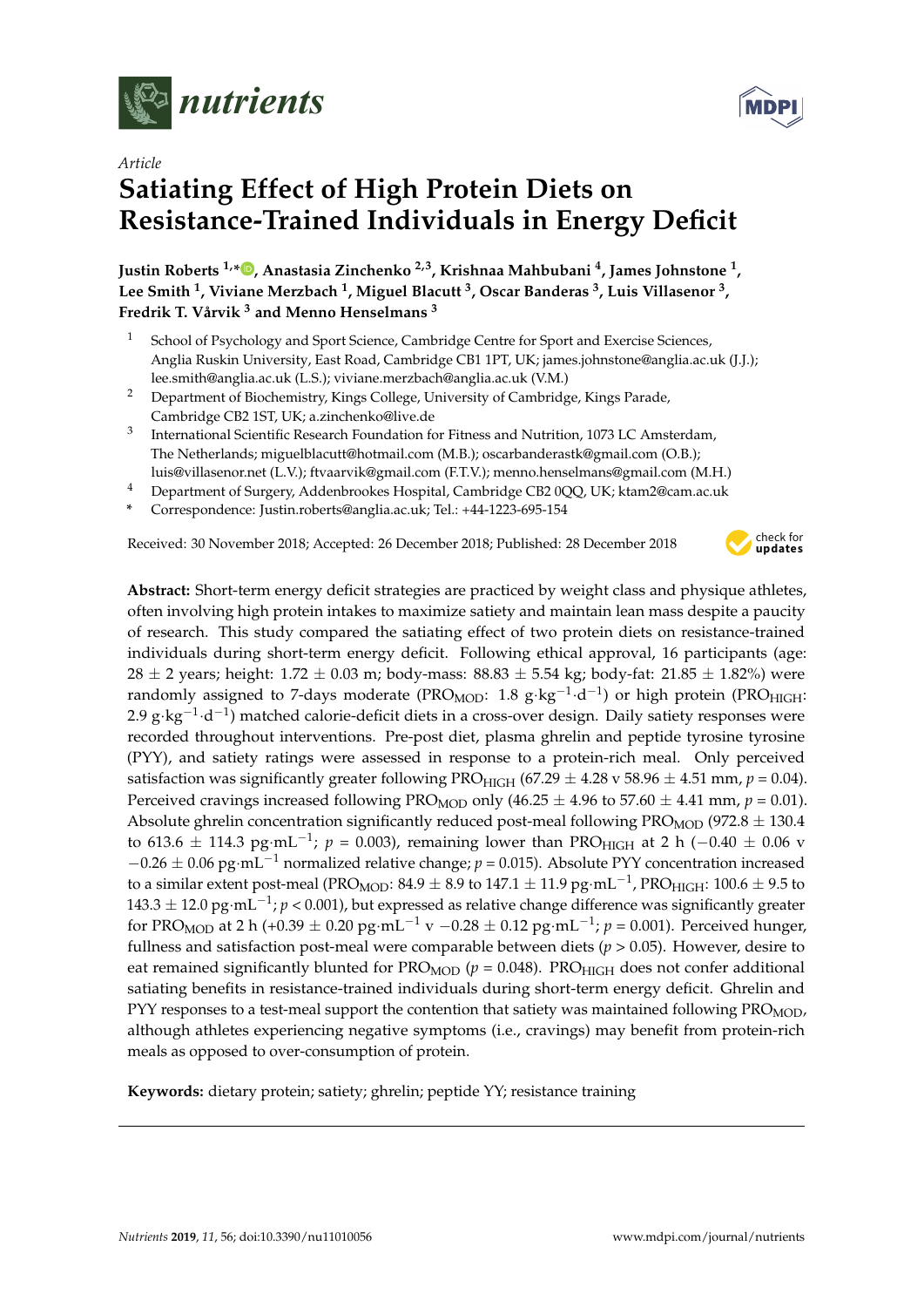# **1. Introduction**

Weight loss is an essential component of success for many strength athletes, as well as individuals involved in general strength training. Weight class athletes restrict dietary energy intake typically for 7–21 days prior to a competition [\[1\]](#page-16-0), or during phases of training, to enhance the strength to body-mass ratio, improve body composition, and increase the competitive advantage in weight class events [\[2\]](#page-16-1). For physique/ bodybuilding athletes, similar practices of caloric restriction often occurs for longer time periods i.e., >12 weeks to reach a very low body fat percentage, often going below 5% to improve aesthetical appearance and succeed in bodybuilding competitions [\[2,](#page-16-1)[3\]](#page-17-0). During dieting phases many athletes may substantially increase their protein intake, as this practice has been shown to be beneficial to maintain lean mass whilst reducing body-fat [\[4](#page-17-1)[–13\]](#page-17-2). Although the recommended daily intake of protein for healthy adults has been indicated at 0.83 g·kg<sup>-1.</sup>d<sup>-1</sup> ([\[14\]](#page-17-3) with habitual protein intakes being reportedly greater at ~1.2 g·kg<sup>-1</sup>·d<sup>-1</sup> [\[15\]](#page-17-4)), protein requirements for resistance-trained individuals to achieve maximal fractional synthetic rate and strength performance may exceed these recommendations ranging from 1.3 to 1.8 g⋅kg<sup>-1</sup>⋅d<sup>-1</sup> [\[16](#page-17-5)[,17\]](#page-17-6). During acute energy deficit, protein requirements may be subtly higher at 1.8–2.0 g $\cdot$ kg $^{-1}\cdot$ d $^{-1}$  to offset lean muscle losses. There is, however, controversy as to whether substantially higher protein intakes ranging from 2.3 to 3.1 g·kg<sup>-1</sup>·d<sup>-1</sup> may in fact yield optimal results [\[13\]](#page-17-2) with evidence that resistance-trained athletes consume protein intakes as high as  $4.3 \text{ g} \cdot \text{kg}^{-1} \cdot \text{d}^{-1}$  [\[18\]](#page-17-7).

Higher protein intakes may also provide an additional benefit of increased satiety. A recent meta-analysis by Dhillon et al. (2016) concluded that higher protein meals (ranging from 97 to 188 g) increased fullness ratings more than lower protein meals [\[19\]](#page-17-8). However, this analysis focused on short-term studies (up to 10 h) in untrained individuals and can therefore not necessarily be extrapolated to longer-term satiety over several days/ weeks. There may be a possibility that a person becomes accustomed to a high protein intake and that a further increase in protein intake does not result in additional satiety. This point can be particularly important for strength athletes who generally consume a higher protein diet beyond the recommended levels for maximal performance [\[16](#page-17-5)[,17\]](#page-17-6).

Very few long-term, randomized, controlled trials have examined satiety and *ad libitum* energy intake in normal weighted individuals following a low-protein vs a high-protein diet [\[20–](#page-17-9)[22\]](#page-17-10). Only three studies have been conducted on resistance-trained individuals showing that a higher protein intake may be beneficial for muscle retention and well-being following a weight loss diet [\[4,](#page-17-1)[6,](#page-17-11)[23\]](#page-17-12). Walberg et al. have shown that even though a higher protein diet (1.6  $\rm g$ ·kg<sup>-1.</sup>d<sup>-1</sup>) during an extreme weight loss intervention (18 kcal·kg<sup>-1</sup>) led to positive nitrogen balance compared to a lower protein group (0.8 g·kg<sup>-1</sup>·d<sup>-1</sup>); it also led to reduced maximal isometric muscular endurance in weight lifters [\[6\]](#page-17-11). In a different study, 2.3 g⋅kg<sup>−1</sup>⋅d<sup>−1</sup> protein intake was shown to be beneficial for muscle retention in 40% energy deficit compared to the 1.0 g·kg<sup>-1</sup>·d<sup>-1</sup> control group [\[4\]](#page-17-1). However, higher protein intake was also associated with increased fatigue for participants in this study, although this has been contested elsewhere [\[23\]](#page-17-12).

The finding of increased fatigue is particularly important considering that many athletes increase their protein intake during caloric restriction in order to limit muscle loss, reduce hunger and increase the feeling of satiety [\[13\]](#page-17-2). An increase in fatigue can result in decreased motivation to train [\[4\]](#page-17-1), reduced training efficiency and thus have a negative effect on athletic performance [\[6\]](#page-17-11) particularly during the competition preparation phase, in which many weight-class strength athletes undergo weight loss interventions. It is important to note that the control condition examined in this study [\[4\]](#page-17-1) represented an unusually low protein intake (1.0 g⋅kg<sup>-1</sup>⋅d<sup>-1</sup>) for strength athletes that is below the established recommendations [\[16\]](#page-17-5). Equally so, very high protein intakes, exceeding these recommendations, may not only negatively impact on an athletes' well-being and reduce the effort given to training, but also carries the risk of displacement of other nutrients.

Therefore, the aim of this study was to compare the satiating effect of two diets with a different protein content in resistance-trained subjects in energy deficit, participant well-being and training motivation. A moderately high protein diet  $(PRO<sub>MOD</sub>)$  with an intake corresponding to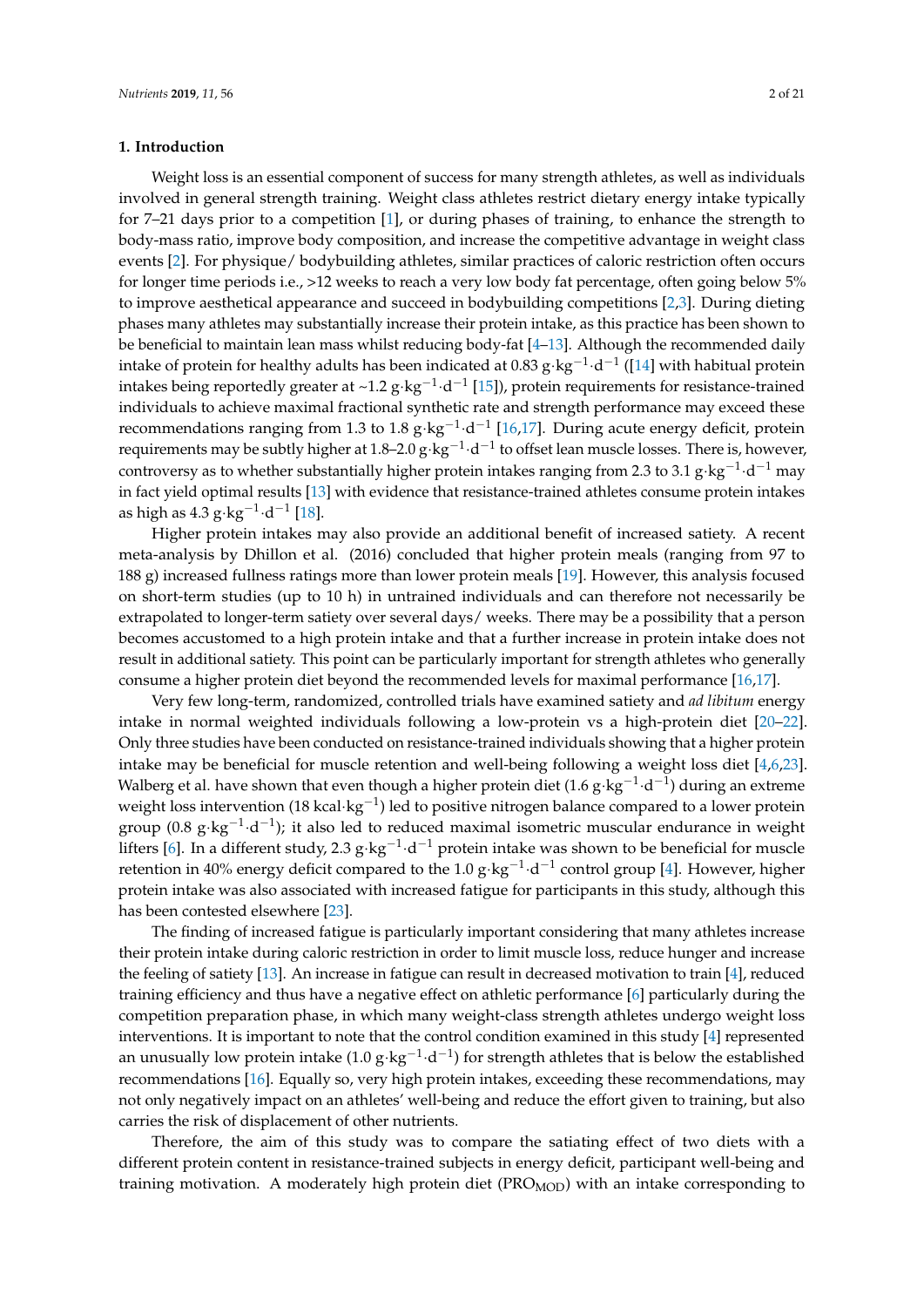the recommendation for maximal performance (1.8  $g$ ·kg<sup>-1</sup>·d<sup>-1</sup>) [\[16,](#page-17-5)[17\]](#page-17-6) and a very high protein diet (PRO<sub>HIGH</sub>) with a protein intake of 2.9 g⋅kg<sup>-1</sup>⋅d<sup>-1</sup> were used as main interventions. It was hypothesised that a protein intake of 2.9 g $\cdot$ kg $^{-1}\cdot$ d $^{-1}$  would not impact on satiety levels more so than an intake of 1.8 g⋅kg<sup>-1</sup>⋅d<sup>-1</sup> but may reduce the motivation to train.

# **2. Materials and Methods**

#### *2.1. Participants*

This study was conducted in accordance with the Declaration of Helsinki, and the protocol was approved by the Faculty of Science and Technology Ethics Committee, Anglia Ruskin University (approval number: FST/FREP/15/595). A priori sample size based on G\*power software ( $\alpha$  = 0.05 and 1-β = 0.80) using satiety data from Mettler et al. (2010) [\[4\]](#page-17-1) based on resistance training individuals consuming 2.3 g⋅kg<sup>-1</sup>⋅d<sup>-1</sup> vs. 1 g⋅kg<sup>-1</sup>⋅d<sup>-1</sup>, estimated 14 in each group. Participants were required to have a resistance training background of >6 months, while actively training >3 h per week, in a similar manner to previous research [\[4\]](#page-17-1). This was to ensure participants were undergoing habitual training at the point of study inclusion, and beyond the time-frame typically employed during acute training studies [\[24–](#page-18-0)[29\]](#page-18-1).

Informed consent was obtained from all individual participants prior to study inclusion. All participants satisfactorily completed a health screen questionnaire, and had no known history of cardiovascular or metabolic abnormalities (e.g., diabetes); or recent viral infections or injuries which would prevent them from maintaining habitual training sessions. As part of the inclusion criteria, participants were required to not have any blood related disorders, no known eating disorders and no known adverse reactions to whey protein supplementation, gluten or coconut oil. Additionally, all participants were required to not be taking any medication/supplementation which could influence satiety levels. Lacto-vegetarians were eligible for the study.

Twenty-two individuals (13 men, 9 women) volunteered for study inclusion. However, five participants withdrew prior to first dietary intervention (due to personal factors conflicting with the study requirements) and one participant did not complete the final assessment, resulting in 16 resistance trained participants in this randomised, controlled trial (9 men, 7 women). None of the participants reported using any anabolic drugs, and were required to refrain from taking additional supplementation (e.g., creatine, beta-alanine) for 4 weeks prior to and during the study. Participant characteristics are shown in Table [1.](#page-2-0)

<span id="page-2-0"></span>

| Variable          | All Participants $(n = 16)$ | Male $(n = 9)$   | Female $(n = 7)$   |
|-------------------|-----------------------------|------------------|--------------------|
| Age (years)       | $28 + 2$                    | $26 \pm 2$       | $30 \pm 3$         |
| Height (m)        | $1.72 \pm 0.03$             | $1.79 \pm 0.02$  | $1.63 \pm 0.04$ *  |
| Body-mass (kg)    | $88.83 \pm 5.54$            | $95.68 \pm 5.73$ | $80.01 \pm 6.21$   |
| Body-fat (%)      | $21.85 \pm 1.82$            | $18.33 \pm 1.91$ | $26.37 \pm 2.57$ * |
| BIA FM (kg)       | $25.52 \pm 3.37$            | $23.12 \pm 3.02$ | $28.60 \pm 6.82$   |
| BIA FM $(%)$      | $27.53 \pm 2.46$            | $23.40 \pm 1.99$ | $32.84 \pm 4.40*$  |
| BIA FFM (kg)      | $63.31 \pm 3.50$            | $72.56 \pm 3.05$ | $51.41 \pm 3.48$ * |
| $BIA$ FFM $(\% )$ | $72.47 \pm 2.46$            | $76.60 \pm 1.99$ | $67.16 \pm 4.40*$  |
| $PA(^{\circ})$    | $8.27 \pm 0.16$             | $8.71 \pm 0.10$  | $7.70 \pm 0.19*$   |
| TBW $(\%)$        | $52.26 \pm 1.77$            | $55.23 \pm 1.43$ | $48.43 \pm 3.17$ * |
| ICW $(%)$         | $58.49 \pm 0.81$            | $59.48 \pm 0.48$ | $57.23 \pm 1.43$   |
| $ECW$ $(\%)$      | $41.48 \pm 0.81$            | $40.52 \pm 0.84$ | $42.71 + 1.45$     |
|                   |                             |                  |                    |

**Table 1.** Participant characteristics and baseline measurements.

Data presented as mean  $\pm$  SE. Body-fat (%) refers to estimation via skinfold measures. BIA denotes bioelectrical impedance analysis. FM = fat-mass; FFM = fat-free mass; PA = phase angle; TBW = total body water; ICW = intracellular water; ECW = extracellular water. Hydration markers from BIA. \* denotes significantly different to male cohort,  $p < 0.05$ .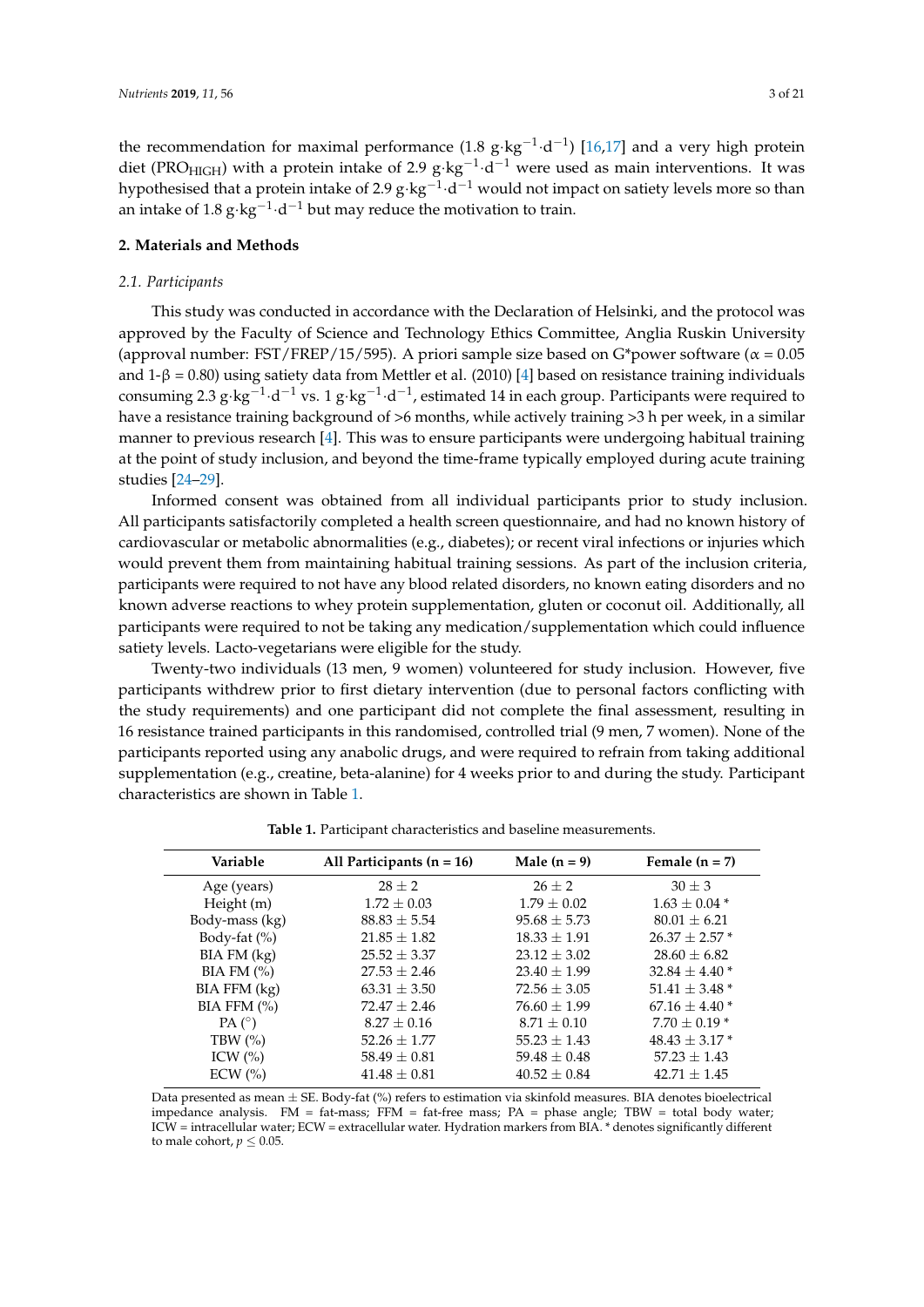#### *2.2. Pre-Intervention Measures*

All testing took place within the Cambridge Centre for Sport and Exercise Science, Human Physiology Laboratory, Anglia Ruskin University, Cambridge. Prior to main trial procedures, participants were required to visit the laboratory ~72–96 h prior to start of the first and second trials to ascertain body composition measures required for energy intake calculations. As such, participants were requested to arrive acutely fasted (i.e., no food within 3 h of assessment, and maintain habitual hydration patterns) with last consumption of fluid (~0.5 L water) 1 h prior to assessment to standardise procedures. Body-mass (Seca 799, Hamburg, Germany), height (Seca CE123 stadiometer, Hamburg, Germany) and body composition were assessed under temperature controlled conditions.

Following a standardized 5-min resting period in a supine position, single frequency bioelectrical impedance (Impedimed DF50, Carlsbad, CA, USA) was undertaken for initial assessment of body composition measures, with particular emphasis on hydration indices (to confirm adherence to the pre-testing requirements) and phase angle (a proxy marker of muscle quality to confirm trained status (with >7.0 reported for female athletes, and >8.0 for male athletes from previous research [\[30\]](#page-18-2)). In addition, estimated body fat was evaluated using an 8 site skinfold calliper assessment (using guidelines outlined by the International Society for the Advancement of Kinanthropometry (ISAK)). All body composition measures were undertaken by the same researcher. Within the same timeframe, participants completed habitual food intake and training diaries.

#### *2.3. Dietary Assessment*

As part of pre-intervention measures, and throughout the intervention, participants were requested to maintain habitual food/activity diaries (following individual guidance in diary collation, with emphasis on meal content, portion size and weight, and fluid intake) using the smart phone app/browser program [\(www.MyFitnessPal.com\)](www.MyFitnessPal.com). This method has been shown to be a reliable food tracking method used in previous studies [\[31–](#page-18-3)[33\]](#page-18-4). Diaries were assessed using Nutritics Professional Dietary Analysis software (Nutritics Ltd., Co. Dublin, Ireland). Initial assessment was used to monitor typical food choices and habitual caloric balance (including criterion assessment of training levels). From this, assessment of individual maintenance caloric intake was undertaken using the formula of Katch-McArdle (1996) based on an estimated resting daily energy expenditure (RDEE) of 370 + (21.6 \* lean body weight in kg) and adjusted against training requirements and non-exercise adaptive thermogenesis [\[34\]](#page-18-5), based on previous research [\[35\]](#page-18-6).

## *2.4. Experimental Design and Intervention Measures*

This study employed an experimental, randomised controlled, counter-balanced, crossover design. Participants were randomly assigned to a 7-day matched calorie-restricted diet (20% from estimated maintenance calories) of either moderate (1.8  $g \cdot kg^{-1} \cdot d^{-1}$ ) or high (2.9  $g \cdot kg^{-1} \cdot d^{-1}$ ) total protein intake (PRO<sub>MOD</sub> and PRO<sub>HIGH</sub> respectively) with a fixed frequency of 4 meals per day. Guidance on meal intake, food options in line with habitual patterns and portion size was provided to each participant, along with provision of additional whey protein to supplement daily intake where required. Participants visited the laboratory prior to starting the dietary intervention (day 0), and again at on the completion of the 7 days (day 8) for assessment of satiety measures to a test meal (see below). After each diet, participants were required to undertake a 3-day period in which the same meal frequency (4 meals per day) was maintained, and protein intake was fixed (1.8  $g \cdot kg^{-1} \cdot d^{-1}$ ). However, energy, carbohydrate and fat intake was permitted *ad libitum* at each meal until participants felt full. Perception of satiety was noted by participants across each day during this period. This was included to determine the dieting condition less likely to result in acute post-diet overeating.

Throughout this 10-day period, participants recorded all food and fluid intakes using an individually allocated MyFitnessPal account, and maintained habitual training patterns. Compliance of dietary intake was checked daily by the research team, and further individual support was provided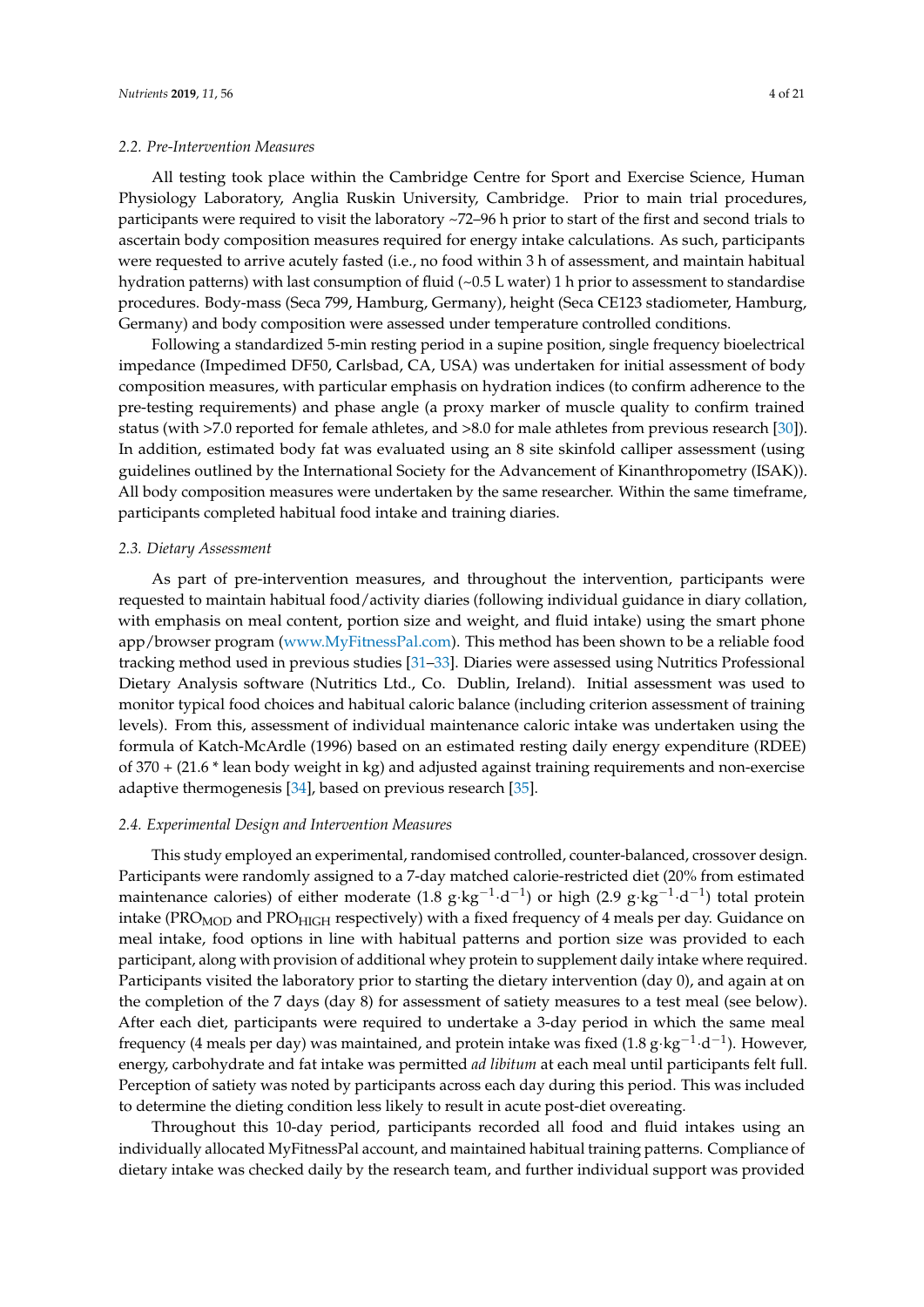as required to meet expected intakes. At the end of the first dietary period, participants undertook a washout period and returned to habitual intake patterns for 4 weeks before returning to carry out the opposing dietary condition. Mean dietary intakes at baseline and for each intervention are shown in Table [2.](#page-4-0)

<span id="page-4-0"></span>

| Variable               | Category                                                           | $PRO_{MOD}$                                               |                                                                        | $PRO_{HIGH}$                                              |                                                                                                        |  |
|------------------------|--------------------------------------------------------------------|-----------------------------------------------------------|------------------------------------------------------------------------|-----------------------------------------------------------|--------------------------------------------------------------------------------------------------------|--|
|                        |                                                                    | <b>PRE</b>                                                | <b>POST</b>                                                            | <b>PRE</b>                                                | <b>POST</b>                                                                                            |  |
| Energy Intake          | $(kcal \cdot d^{-1})$                                              | $2359.44 \pm 220.84$ *                                    | $2057.44 \pm 104.47$                                                   | $2270.71 \pm 150.41$ *                                    | $2119.44 \pm 122.79$                                                                                   |  |
|                        | $(kcal \cdot kg^{-1} \cdot d^{-1})$                                | $26.89 \pm 1.94$                                          | $23.83 \pm 0.93$                                                       | $25.53 \pm 1.17$                                          | $24.35 \pm 0.84$                                                                                       |  |
| Protein Intake         | $(g \cdot d^{-1})$                                                 | $158.19 \pm 13.55$                                        | $162.94 \pm 10.14$                                                     | $166.71 \pm 18.33$                                        | $256.13 \pm 16.64$ <sup>a,b</sup>                                                                      |  |
|                        | $(g \cdot kg^{-1} \cdot d^{-1})$                                   | $1.80 \pm 0.12$                                           | $1.84 \pm 0.02$                                                        | $1.84 \pm 0.15$                                           | $2.89 \pm 0.01$ <sup>a,b</sup>                                                                         |  |
|                        | $(\%EI)$                                                           | $27.79 \pm 1.98$                                          | $31.68 \pm 1.33$                                                       | $28.79 \pm 2.13$                                          | $48.44 \pm 1.93$ <sup>a,b</sup>                                                                        |  |
| Carbohydrate<br>Intake | $(g \cdot d^{-1})$<br>$(g \cdot kg^{-1} \cdot d^{-1})$<br>$(\%EI)$ | $220.75 \pm 25.34$<br>$2.57 \pm 0.25$<br>$38.08 \pm 2.52$ | $238.75 \pm 13.32$<br>$2.81 \pm 0.18$<br>$46.55 \pm 1.32$ <sup>a</sup> | $221.79 \pm 12.07$<br>$2.55 \pm 0.16$<br>$40.28 \pm 2.45$ | $160.88 \pm 13.88$ <sup>a,b</sup><br>$1.90 \pm 0.16$ <sup>a,b</sup><br>$30.32 \pm 1.82$ <sup>a,b</sup> |  |
| Fat Intake             | $(g \cdot d^{-1})$                                                 | $90.94 \pm 11.40$                                         | $46.88 \pm 2.62$ <sup>a</sup>                                          | $73.79 \pm 7.68$                                          | $47.31 \pm 2.80$ <sup>a</sup>                                                                          |  |
|                        | $(g \cdot kg^{-1} \cdot d^{-1})$                                   | $1.02 \pm 0.11$                                           | $0.55 \pm 0.03$ <sup>a</sup>                                           | $0.83 \pm 0.08$ <sup>b</sup>                              | $0.55 \pm 0.03$ <sup>a</sup>                                                                           |  |
|                        | $(\%EI)$                                                           | $14.83 \pm 0.77$                                          | $9.12 \pm 0.25$ <sup>a</sup>                                           | $12.86 \pm 0.90^{\mathrm{b}}$                             | $8.94 \pm 0.21$ <sup>a</sup>                                                                           |  |

**Table 2.** Mean dietary intake at baseline and across intervention periods.

Data presented as mean  $\pm$  SE, and for macronutrient categories expressed in grams per day, grams per kg per day, and percentage of energy intake (EI). PRO<sub>MOD</sub> denotes moderate protein condition (target: 1.80 g·kg<sup>-1</sup>·d<sup>-1</sup>); PRO<sub>HIGH</sub> denotes high protein condition (target: 2.90 g·kg<sup>-1</sup>·d<sup>-1</sup>). \* denotes main effect for time ( $p = 0.04$ ), but no significant post-hoc findings. <sup>a</sup> denotes significantly different to PRE within condition ( $p \le 0.005$ ). <sup>b</sup> denotes significantly different to PRO<sub>MOD</sub> at same time-point ( $p \leq 0.024$ ).

#### *2.5. Laboratory Measures*

Laboratory assessment took place on day 0 and 8 of each main intervention period, in addition to pre-trial body composition measures. Participants were instructed to refrain from strenuous physical activity 24–48 h prior to all laboratory visits, arrive strictly overnight fasted (>12 h) and avoid any undue exertion travelling to the laboratory. Upon arrival, participants were required to rest in a seated position for ~30 min without any undue distractions and complete an online satiety questionnaire (see below). Following this, a venous whole blood sample (T0) was collected from participants by a qualified phlebotomist into duplicate 4 mL K3EDTA vacutainers (Greiner Bio-One GmbH, Kremsmunster, Austria). Once collected, stabilisers were added to each of the samples prior to being centrifuged for 15 min at 3000 g. The plasma layer was pipetted and aliquoted into sterile, non-pyrogenic, polypropylene cryovials (Fisherbrand, Fisher Scientific, Loughborough, UK) and immediately frozen at −20 ◦C for later assessment of satiety hormones: ghrelin and peptide YY (PYY). Body composition measures (height, weight, bioelectrical impedance) were assessed at the end of each 7-day intervention period as previously described.

### *2.6. Test Meal and Satiety Measures*

At each visit for both intervention conditions, following resting measures, participants consumed a standardised high-protein breakfast meal (Asda Scottish porridge oats (Asda Stores Ltd., Leeds, UK) comprising (per 100g): 367 kcal; 12.0 g protein; 61.0 g carbohydrate; 6.2 g fat), added whey protein (Pure Protein GF-1, USN UK Ltd., Longbridge, Birmingham, UK), coconut oil (Asda 100% raw extra virgin coconut oil, Asda Stores Ltd., Leeds, UK) with 200 mL water under supervision based on individual estimated caloric requirements for the PRO<sub>HIGH</sub> condition and a protein content of  $0.725$  g·kg<sup>-1</sup>). On immediate completion of the test meal, a stopwatch was started and participants captured their subjective post-prandial satiety responses using a previously validated satiety/hunger questionnaire based on a standard 100 mm visual analogue scale [\[36,](#page-18-7)[37\]](#page-18-8) at 15, 30, 60, 90 and 120 min. The questionnaire was based on immediate response to set questions ("How 'hungry' do you feel?"; "How 'full' do you feel?"; "How 'satisfied' do you feel?"; "How 'much' can you eat right now?").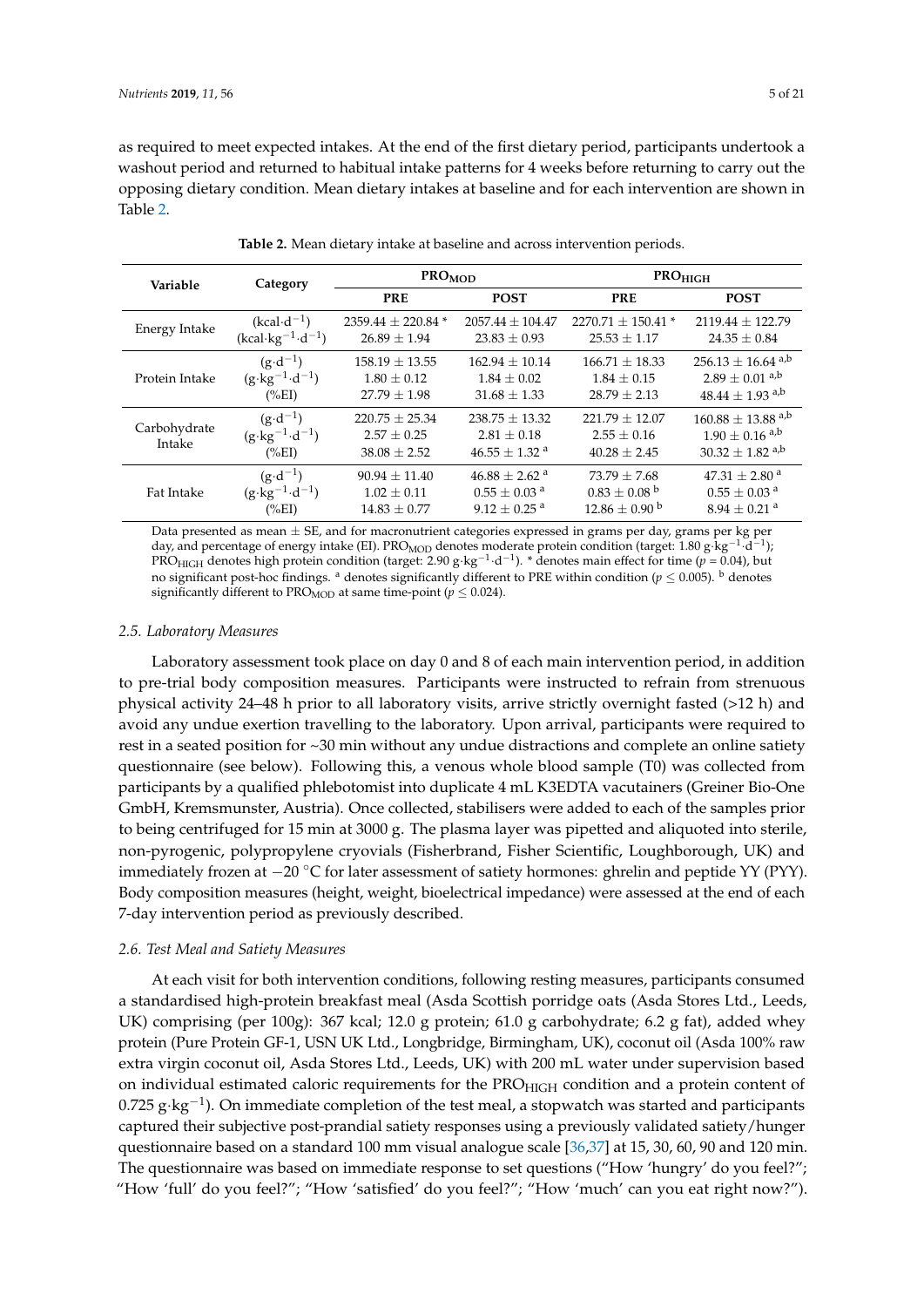Participants were required to remain in a quiet, seated position during this time with no activity except light reading, and moving to a designated couch (supine position) for collection of blood samples at T60 and T120 (minutes) for assessment of selected satiety hormones. Data was normalised to individual relative change and relative change differences in a similar manner to blood analyses (see Section [2.8](#page-5-0) below).

#### *2.7. Post-Laboratory Measures and Support*

An online satiety questionnaire was additionally completed at the end of each day across the 7-day intervention, and during the post-diet 3-day *ad libitum* period. The questionnaire captured individual perceived responses to the following questions: (i) how hungry were you today?, (ii) how full were you today?, (iii) how satisfied were you today with your diet?, (iv) how much do you think you can eat right now?, (v) how high have your food cravings been today?, (vi) how often did you feel energetic and active today?, (vii) how often were you in a good mood today?, (viii) how much did you enjoy your training today?, (ix) how much do you feel you can give your best effort at training today?. Mean data was collated for days 1–3 and 5–7 across the intervention period, and for days 1–3 of the *ad libitum* period. To increase dietary compliance during each intervention period, participants were provided with additional whey protein (Pure Protein GF-1, whey protein concentrate/ soya protein isolate, USN UK Ltd., Longbridge, Birmingham, UK) comprising (per 100g): 370 kcal; 71 g protein; 9.8 g carbohydrate; 4.4 g fat.

# <span id="page-5-0"></span>*2.8. Biochemical Analyses*

All samples were analysed at the Department of Surgery, Addenbrookes Hospital, Cambridge. Plasma samples with 4-(2-Aminoethyl) benzenesulfonyl fluoride hydrochloride (AEBSF; Sigma, Dorset, UK) to a final concentration of 1 mg·mL<sup>-1</sup> were frozen to  $-20$  °C within 30 min of centrifuging (15 min at 3000 g). Samples were subsequently thawed aseptically in a 37 ◦C water bath, centrifuged at 3000 g for 5 min to sediment any cryoprecipitates and then analysed in duplicate using a human total ghrelin ELISA kit or human PYY ELISA kit (EMD Millipore Corporation, Billerica, MA, USA) for ghrelin and PYY measurements according to manufacturers' instructions. ELISA plates were read using a FLUOstar OPTIMA plate reader (BMG Labtech, Aylesbury, UK). In addition to raw concentrations (pg·mL<sup>-1</sup>), data were individually normalised as relative change (to reflect normalised post-intervention effects) and relative change differences (to reflect normalised intervention effects taking into consideration pre-intervention results) according to the following equations:

Relative change (relative  $\triangle$  pg·mL<sup>-1</sup>) =  $\frac{x-y}{x}$  where *x* = pre-meal resting sample, *y* = post-meal respective sample time-points (i.e., 60, 120 min);

Relative change difference (relative  $\Delta$  difference  $pg \cdot mL^{-1}$ ) =  $\left(\frac{x_{post}-y_{post}}{x_{post}}\right) - \left(\frac{x_{pre}-y_{pre}}{x_{pre}}\right)$  where pre = pre-intervention results, post = post-intervention results.

#### *2.9. Statistical Analyses*

Statistical analyses were performed using SPSS (v24, IBM, Armonk, NY, USA). Dependent variable distributions were assessed for normality using a Shapiro-Wilk test as well as manual inspections of M-estimators, histograms, stem-and-leaf plots and boxplots. Potential order and treatment effects were assessed prior to main analyses using a paired samples t-test. Baseline participant characteristics (gender) were assessed using an independent samples t-test. A mixed design repeated measures ANOVA (diet, time) was performed for main analyses, with Bonferonni post-hoc comparisons where applicable. Where pertinent, relative change questionnaire scores were assessed using a paired samples t-test. An alpha level of ≤0.05 was employed for statistical significance. Data are reported as mean  $\pm$  S.E.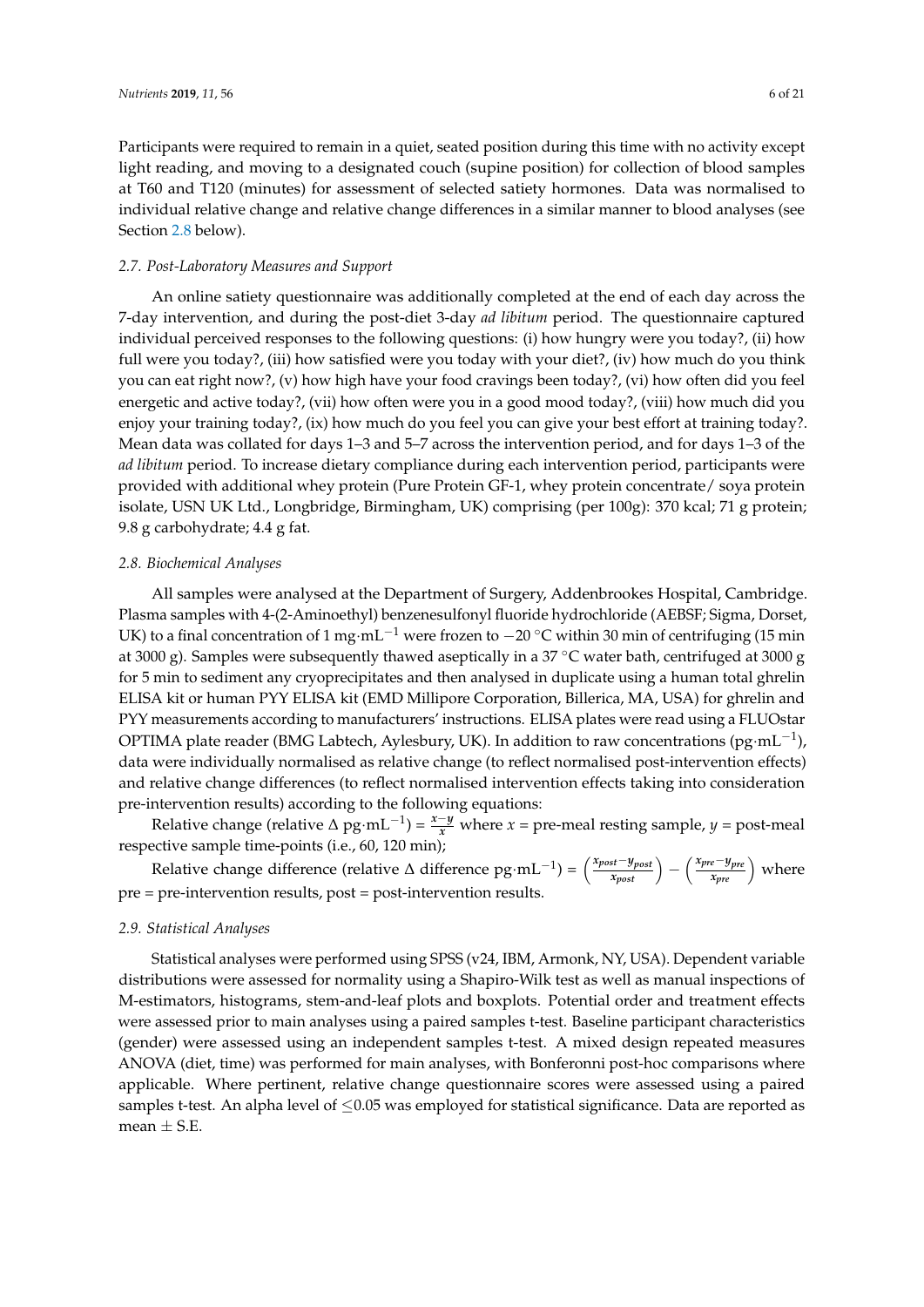# **3. Results**

## *3.1. Nutrition Intake and Body Composition Data*

Mean dietary intake across both interventions is shown in Table [2.](#page-4-0) Prior to starting the first intervention average caloric intake for all participants was significantly greater  $(2379.81 \pm 201.48 \text{ kcal} \cdot \text{d}^{-1}$ , F = 5.07,  $p = 0.013$ ,  $np^2 = 0.25$ ) in comparison to main intervention intakes, although similar to predicted habitual intakes when taking into consideration rest days  $(2381.25 \pm 131.31 \text{ kcal} \cdot d^{-1})$ . Across intervention periods, targeted caloric deficit was achieved in relation to estimated maintenance calories (based on individual requirements for both training and rest days) for both PRO<sub>MOD</sub> (−22.9  $\pm$  1.0%) and PRO<sub>HIGH</sub> (−21.0  $\pm$  1.1%) conditions.

Whilst protein was generally maintained during  $PRO<sub>MOD</sub>$  compared with pre-intervention intakes, PRO $_{\rm HIGH}$  resulted in an expected increase in relative protein from 1.84  $\pm$  0.15 to 2.89  $\pm$  0.01g·kg $^{-1}\cdot$ d $^{-1}$  $(F = 78.29_{\text{(diel x time)}}$ ,  $p < 0.0001$ ,  $np^2 = 0.84$ ). Post-intervention protein intakes were significantly different between conditions (*p* < 0.0001), with mean intakes demonstrating excellent compliance with target amounts. Relative carbohydrate intake was reduced during PRO $_{\text{HIGH}}$  by 25.37  $\pm$  6.16% from  $2.55\pm0.16$  g·kg<sup>−1</sup>·d<sup>−1</sup> to  $1.90\pm0.16$ g·kg<sup>−1</sup>·d<sup>−1</sup> (F =  $11.54$ <sub>(diet x time)</sub>, p = 0.004, ηp<sup>2</sup> = 0.44), and was significantly lower than PRO<sub>MOD-post</sub>  $(p < 0.0001)$ . To meet caloric deficit requirements, during both interventions total fat intake was significantly reduced by  $39.42 \pm 5.76\%$  ( $p < 0.0001$ ) and  $27.63 \pm 6.35\%$ ( $p$  < 0.0001) for PRO<sub>MOD</sub> and PRO<sub>HIGH</sub> respectively (F = 4.64<sub>(diet x time)</sub>,  $p$  = 0.048,  $np^2$  = 0.24). Following interventions, no differences for fat intake were reported between conditions ( $p > 0.05$ ). However, relative fat intakes pre-intervention were significantly higher for PRO<sub>MOD</sub> compared to PRO<sub>HIGH</sub>  $(p = 0.008)$ .

Mean body-mass significantly decreased within both interventions ( $F = 24.00<sub>(time)</sub>$ ,  $p < 0.0001$ ,  $\rm{mp^2}$  = 0.62) by 1.28  $\pm$  0.30% with PRO<sub>MOD</sub> (from 88.37  $\pm$  5.42 to 87.18  $\pm$  5.31 kg,  $p$  = 0.001) and by 1.49  $\pm$  0.36% with PRO<sub>HIGH</sub> (from 88.48  $\pm$  5.54 to 87.14  $\pm$  5.42 kg,  $p = 0.002$ ) demonstrating compliance with acute energy deficit based on estimated maintenance calories. This corresponded with a significant within-condition reduction in phase angle  $(F = 26.02<sub>(time)</sub>$ ,  $p < 0.0001$ ,  $np<sup>2</sup> = 0.63$ ) for both PRO<sub>MOD</sub> ( $-0.41 \pm 0.09^{\circ}$ ,  $p < 0.0001$ ) and PRO<sub>HIGH</sub> ( $-0.29 \pm 0.12^{\circ}$ ,  $p = 0.04$ ). Short-term energy deficit resulted in a reduction in hydration indices, with both total body water (PRO<sub>MOD</sub>: 53.14  $\pm$  1.81) to 51.16  $\pm$  1.59%, *p* = 0.002; PRO<sub>HIGH</sub>: 53.04  $\pm$  1.70 to 51.24  $\pm$  1.80%, *p* = 0.018) and intracellular water  $(PROMOD: 59.07 \pm 0.75 \text{ to } 57.88 \pm 0.67\%, p = 0.001; PRO<sub>HIGH</sub>: 58.89 \pm 0.71 \text{ to } 57.88 \pm 0.81\%, p = 0.035)$ decreasing within-condition. It was noted that mean training frequency was comparable between dietary conditions (PRO<sub>MOD</sub>: 6.38  $\pm$  0.63 sessions; PRO<sub>HIGH</sub>: 7.00  $\pm$  0.50 sessions, *p* = 0.44) across the 10-day intervention period.

#### *3.2. Dietary Intervention Perceived Satiety Responses*

Across both dietary interventions, participants maintained a daily satiety questionnaire as previously described. Data, based on absolute values (using a 100 mm visual analogue scale), were averaged for the beginning (days 1–3) and end of each intervention (days 5–7). Mean responses are shown in Table [3.](#page-7-0) Perception of satisfaction was significantly greater at the end of PRO<sub>HIGH</sub> (F = 4.52<sub>(diet)</sub>,  $p = 0.05$ ,  $np^2 = 0.23$ ) compared with PRO<sub>MOD</sub> over days 5–7 (67.29  $\pm$  4.28 mm v 58.96  $\pm$  4.51 mm respectively,  $p = 0.04$ ). Participants also reported a significant mean increase in perception of cravings  $(F = 5.93_{(time)}$ ,  $p = 0.028$ ,  $np^2 = 0.28$ ) within PRO<sub>MOD</sub> only from days 1–3  $(46.25 \pm 4.96 \text{ mm})$  to days 5–7 (57.60  $\pm$  4.41 mm,  $p = 0.01$ ). No other differences were reported between conditions, including perceived training enjoyment and motivation to train.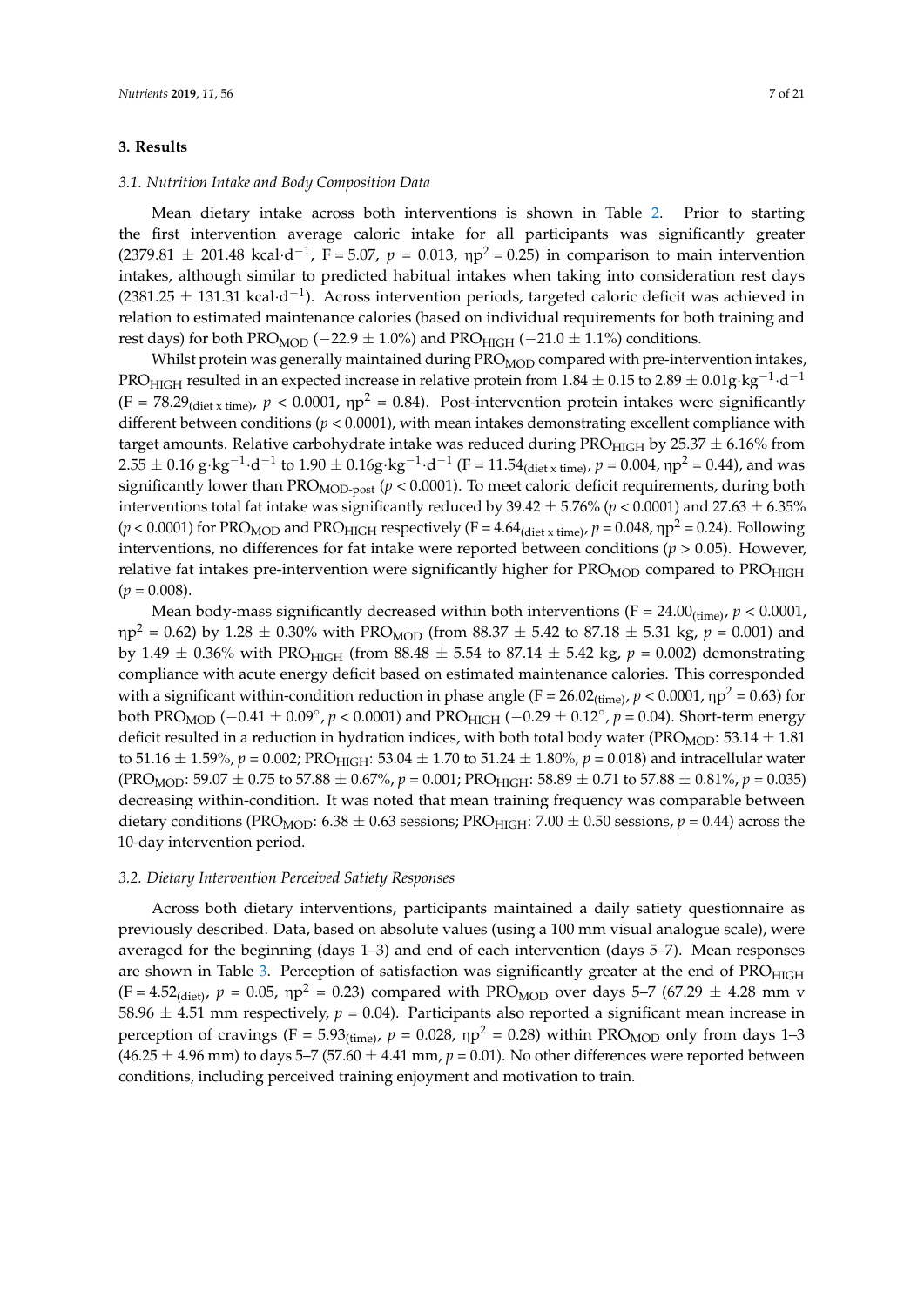<span id="page-7-0"></span>

| Ouestion            | $PROMOD1-3$      | $PROMOD5-7$                   | $PROHIGH1-3$     | $PROHIGH5-7$                |
|---------------------|------------------|-------------------------------|------------------|-----------------------------|
| Hunger              | $48.54 \pm 3.48$ | $51.46 \pm 4.89$              | $43.33 + 4.22$   | $41.67 \pm 3.68$            |
| <b>Fullness</b>     | $62.29 + 4.11$   | $58.65 \pm 4.64$              | $64.38 \pm 3.81$ | $65.52 \pm 3.99$            |
| Satisfaction        | $65.42 + 4.38$   | $58.96 + 4.51$                | $68.65 + 2.34$   | $67.29 + 4.28$ <sup>a</sup> |
| Desire to eat       | $50.94 + 5.53$   | $57.92 + 5.45$                | $45.00 + 5.13$   | $46.15 + 5.58$              |
| Cravings            | $46.25 \pm 4.96$ | 57.60 $\pm$ 4.41 <sup>b</sup> | $40.83 + 4.59$   | $47.19 + 4.60$              |
| Energy              | $65.00 + 2.81$   | $67.81 + 4.54$                | $64.48 + 3.18$   | $69.06 + 4.64$              |
| Mood                | $72.92 + 3.35$   | $67.92 + 5.33$                | $67.71 + 3.26$   | $71.88 + 3.89$              |
| Training enjoyment  | $72.29 + 4.35$   | $68.23 \pm 4.73$              | $71.67 + 4.48$   | $73.02 + 4.19$              |
| Training motivation | $71.67 + 4.97$   | $66.56 \pm 4.68$              | $70.21 + 3.93$   | $70.83 \pm 5.92$            |

**Table 3.** Satiety and well-being questionnaire responses during dietary intervention phases.

Data represent mean scores over days 1-3 and days 5-7 during moderate (PRO<sub>MOD</sub>) or high (PRO<sub>HIGH</sub>) diet periods. Data based on arbitrary units (a.u.) from participant responses using a visual analogue scale (VAS, 0–100 mm) and presented as mean  $\pm$  SE. Question categories paraphrased. <sup>a</sup> denotes significant difference to PRO<sub>MOD5-7</sub> (*p* = 0.04).  $b$  denotes significant increase within group compared to days  $1-3$  ( $p = 0.01$ ).

#### *3.3. Test-Meal Satiety Hormone Responses*

*Absolute values:* Mean plasma ghrelin and PYY concentrations in response to the test-meal are shown in Table [4.](#page-7-1) No differences were reported for pre- or post-intervention concentrations between conditions ( $p > 0.05$ ) for either analyte prior to consuming the test-meal. However, both ghrelin and PYY were notably lower (albeit non-significant,  $p = 0.06$  and  $p = 0.11$  respectively) at T0 following PRO<sub>MOD</sub> compared with pre-intervention data. Plasma ghrelin reduced as expected by T60 in all assessments, but typically increased by T120 (F = 28.77<sub>(time)</sub>,  $p < 0.001$ ,  $np^2 = 0.63$ ), remaining significantly lower than pre-meal concentrations ( $p \le 0.036$ ). However, following PRO<sub>MOD</sub>, plasma ghrelin continued to decrease to 613.57  $\pm$  114.26pg·mL<sup>-1</sup> by T120 ( $p = 0.003$  within condition compared to T0) and was significantly different overall compared to pre intervention responses ( $p = 0.015$ ). Across all assessments, plasma PYY significantly increased from T0 to T120 (F =  $33.05$ <sub>(time)</sub>,  $p < 0.001$ ,  $np^2 = 0.70$ ), with no differences reported between pre- or post-intervention concentrations.

|  |  |  |  |  |  | <b>Table 4.</b> Mean plasma ghrelin and peptide YY concentrations in response to test meal. |  |  |
|--|--|--|--|--|--|---------------------------------------------------------------------------------------------|--|--|
|--|--|--|--|--|--|---------------------------------------------------------------------------------------------|--|--|

<span id="page-7-1"></span>

| Hormone                          | Time (mins)    |                                                                    | <b>PRO<sub>MOD</sub></b>                                                       | $PRO_{HIGH}$                                                                   |                                                                                   |
|----------------------------------|----------------|--------------------------------------------------------------------|--------------------------------------------------------------------------------|--------------------------------------------------------------------------------|-----------------------------------------------------------------------------------|
|                                  |                | <b>PRE</b>                                                         | <b>POST</b>                                                                    | <b>PRE</b>                                                                     | <b>POST</b>                                                                       |
| <b>Ghrelin</b><br>$(pg·mL^{-1})$ | 0<br>60<br>120 | $1125.97 \pm 125.85$<br>$696.42 \pm 96.61$ *<br>$758.91 + 129.38*$ | $972.81 + 130.42$<br>$659.73 \pm 86.39$ *<br>$613.57 + 114.26$ <sup>*, a</sup> | $920.12 + 143.43$<br>$672.27 \pm 119.29$ <sup>*</sup><br>$714.75 \pm 136.56$ * | $1088.17 \pm 158.77$<br>$786.61 \pm 117.33$ *<br>$850.60 \pm 147.68$ <sup>*</sup> |
| <b>PYY</b><br>$(pg·mL^{-1})$     | 0<br>60<br>120 | $103.62 \pm 10.15$<br>$130.83 \pm 9.09$ *<br>$137.60 + 8.71*$      | $84.87 + 8.94$<br>$129.38 + 10.49*$<br>$147.14 + 11.94*$                       | $87.94 + 11.45$<br>$133.84 + 15.14*$<br>$142.11 \pm 13.29$ *                   | $100.65 \pm 9.54$<br>$141.02 \pm 12.23$ *<br>$143.34 + 11.98*$                    |

Data presented as mean  $\pm$  SE. PRO<sub>MOD</sub> denotes moderate protein condition; PRO<sub>HIGH</sub> denotes high protein condition. Time-point 0 refers to resting concentrations pre-feeding; other time-points refer to corresponding time post-breakfast meal. \* denotes significant differences to 0 time-point within condition only ( $p < 0.036$ ). <sup>a</sup> denotes overall difference to pre intervention responses ( $p = 0.015$ ).

Relative values: Plasma ghrelin and PYY expressed as normalized relative change (individual results and mean data, reflective of intervention diet effect) and normalized relative change difference (mean data, reflective of overall change in comparison to habitual intake) are shown in Figures [1](#page-8-0) and [2](#page-9-0) respectively. Normalized relative change in ghrelin concentration was significantly lower (F = 5.90<sub>(diet × time)</sub>, p = 0.029, ηp<sup>2</sup> = 0.30) at T120 following PRO<sub>MOD</sub> (−0.40 ± 0.06 pg·mL<sup>−1</sup>) compared to PRO<sub>HIGH</sub> (−0.26  $\pm$  0.06 pg·mL<sup>-1</sup>, *p* = 0.015), with no prior differences reported at T60 between interventions (*p* > 0.05). Relative change difference in ghrelin concentration was comparable between conditions ( $p > 0.05$ ).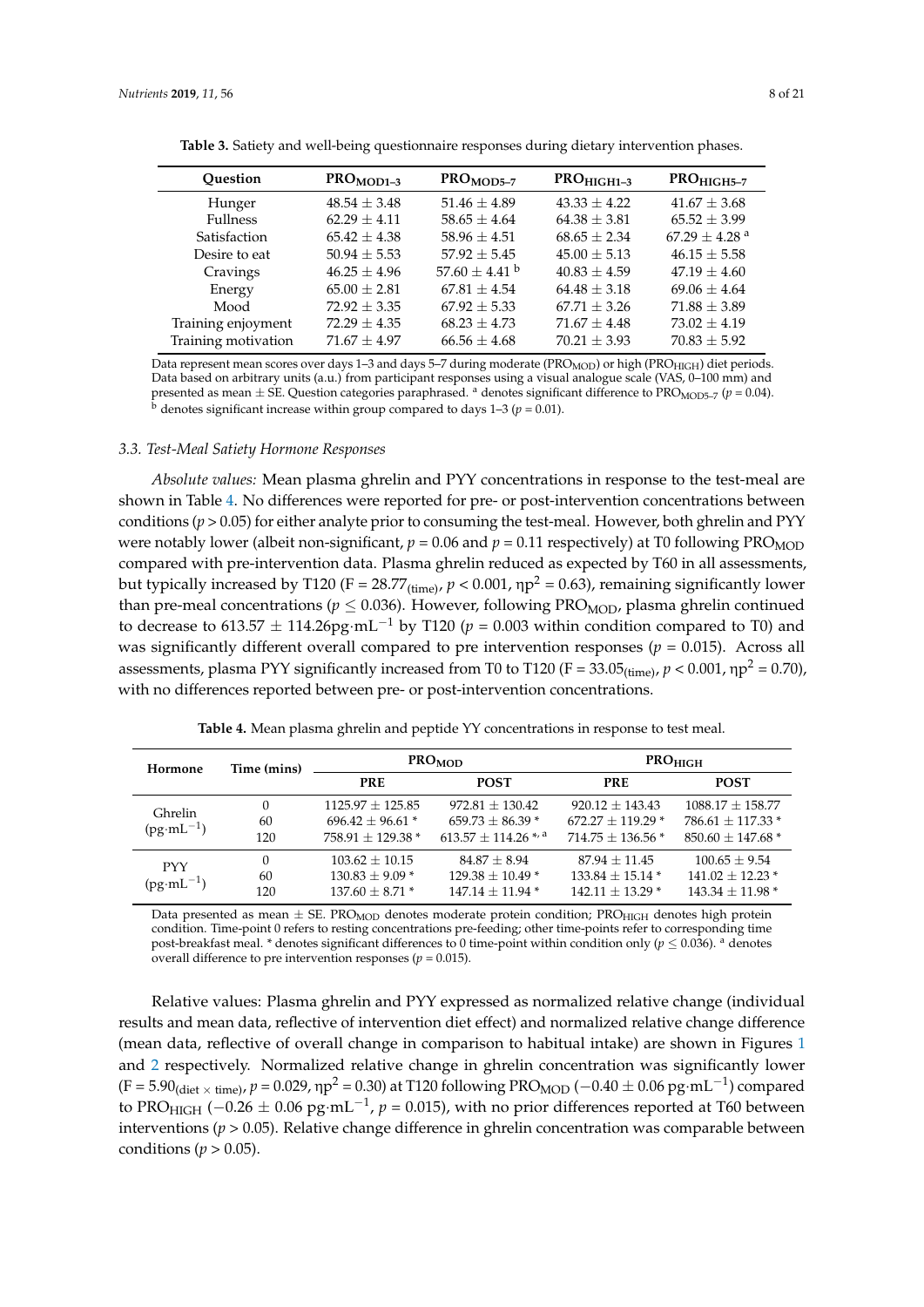Normalized relative change for PYY increased from 0.59  $\pm$  0.14  $\text{pg} \cdot \text{mL}^{-1}$  at T60 to  $0.79 \pm 0.16$  pg·mL<sup>-1</sup> at T120 with PRO<sub>MOD</sub>, but was not deemed significant (*p*=0.07, main effect for time) in comparison to PRO<sub>HIGH</sub> (0.46  $\pm$  0.10 pg·mL<sup>-1</sup> at T60 to 0.51  $\pm$  0.12 pg·mL<sup>-1</sup> at T120). However, relative change difference for PYY was significantly greater for PRO<sub>MOD</sub> at both T60  $(0.26 \pm 0.18 \text{ pg} \cdot \text{mL}^{-1})$  and T120 (0.39  $\pm$  0.20 pg $\cdot$ mL<sup>-1</sup>) compared with negative findings for PRO<sub>HIGH</sub> at the same time-points (T60: −0.15 ± 0.11 pg·mL−<sup>1</sup> , T120: −0.28 ± 0.12 pg·mL−<sup>1</sup> ; *p* ≤ 0.018). −0.15 ± 0.11 pg·mL−1, T120: −0.28 ± 0.12 pg·mL−1; *p* ≤ 0.018).

<span id="page-8-0"></span>

values expressed as normalised relative change to baseline levels; (**B**) mean values expressed as normalised relative change to baseline levels; (C) mean relative difference change (taking into consideration pre-intervention results). PRO<sub>MOD</sub> PRO<sub>HIGH</sub> denote moderate and high protein conditions. Dashed line provides reference point to pre-meal normalisation. \* denotes significant difference overall to PRO<sub>MOD</sub> at corresponding time-point ( $p = 0.015$ ). **Figure 1.** Plasma ghrelin concentrations following test-meal (pg·mL−<sup>1</sup> ; mean ± SE): (**A**) individual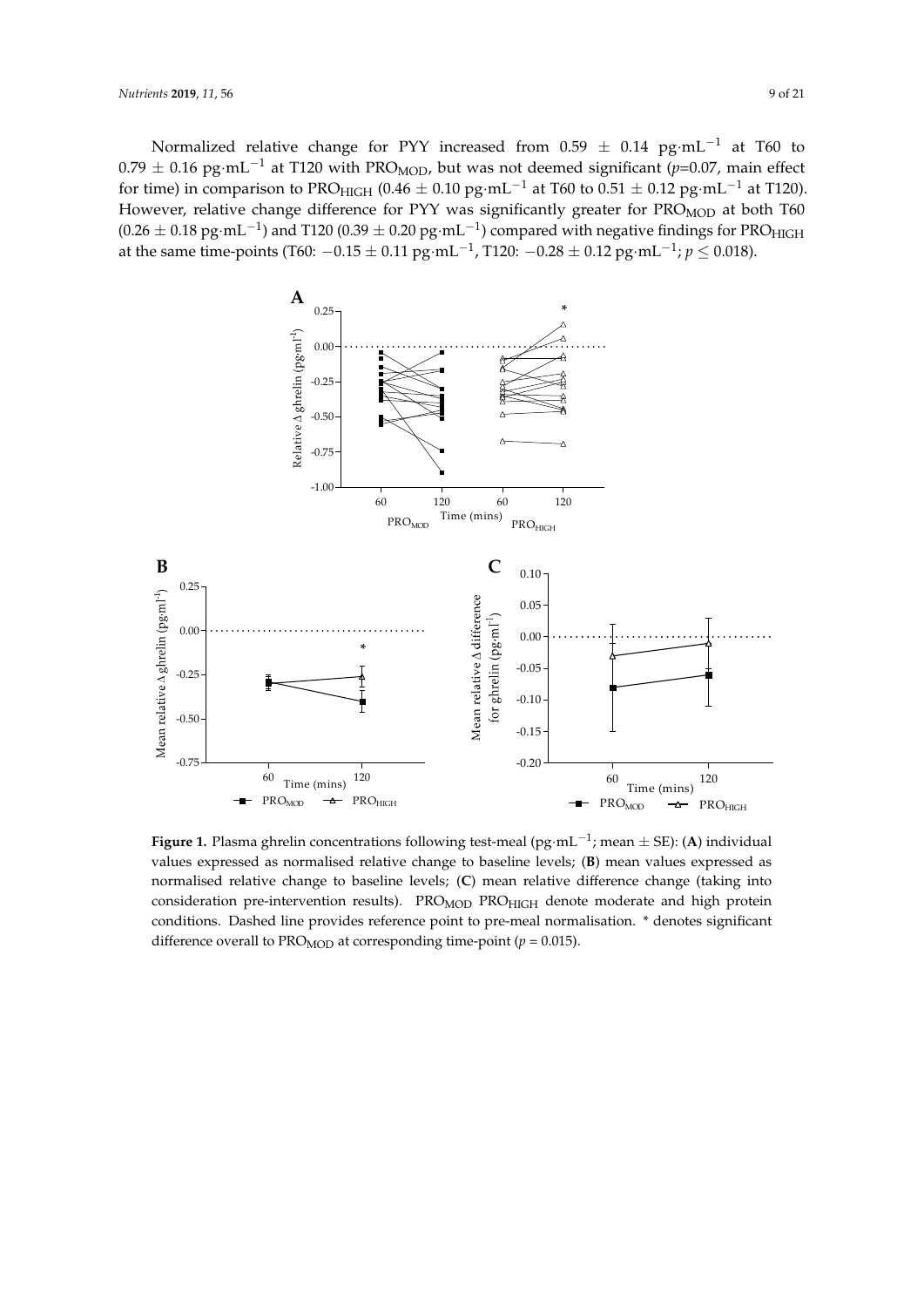<span id="page-9-0"></span>

Figure 2.1 means peptide *1* concentrations following test-meal (pg·mL−1; mean = SE): (1) individual values expressed as normalised relative change to baseline levels; (**B**) mean values expressed as values expressed as normalised relative change to baseline levels; (**B**) mean values expressed as normalised relative change to baseline levels; (**C**) mean relative difference change (taking into normalised relative change to baseline levels; (**C**) mean relative difference change (taking into consideration pre-intervention results). PROMOD and PROHIGH denote moderate and high protein conditions. Dashed line provides reference point to pre-meal normalisation. \* denotes significant difference between distance conditions of each time point ( $n < 0.019$ ) difference between dietary conditions at each time-point ( $p \leq 0.018$ ). **Figure 2.** Plasma peptide YY concentrations following test-meal (pg·mL−<sup>1</sup> ; mean ± SE): (**A**) individual

# *3.4. Test-Meal Satiety Questionnaire Responses*

*3.4. Test-Meal Satiety Questionnaire Responses*  change) are shown in Figure 3. Perception of hunger was significantly reduced (F =  $15.34$ <sub>(time)</sub>,  $p < 0.0001$ ,  $np^2 = 0.51$ ) for 60 min post test-meal following both interventions ( $p \le 0.024$ ) with no differences reported between diets ( $p > 0.05$ ). In a similar pattern, perception of fullness significantly increased post-meal (F =  $16.52_{(time)}$ ,  $p < 0.0001$ ,  $np^2 = 0.52$ ) and remained above pre-meal values at T120 for both interventions ( $p \le 0.05$ ), with no differences reported between diets ( $p > 0.05$ ). Interestingly, following immediate completion of the test-meal satisfaction was only significantly increased with  $PRO<sub>MOD</sub> (p = 0.006)$ , beyond which perception of satisfaction remained elevated across all time-points within each dietary condition (F = 13.65<sub>(time)</sub>,  $p < 0.0001$ ,  $np^2 = 0.48$ ). Perception of desire to eat reduced following consumption of the test meal as expected (F =  $16.90$ <sub>(time)</sub>,  $p < 0.0001$ ,  $np^2 = 0.53$ ) and remained lower than pre-meal values for 60 min in both interventions ( $p \leq 0.02$ ). However, perception of desire to eat only remained blunted at T90 and T120 within-PRO<sub>MOD</sub> only ( $p \leq$  0.048). Satiety questionnaire responses to the test-meal following each intervention (normalized relative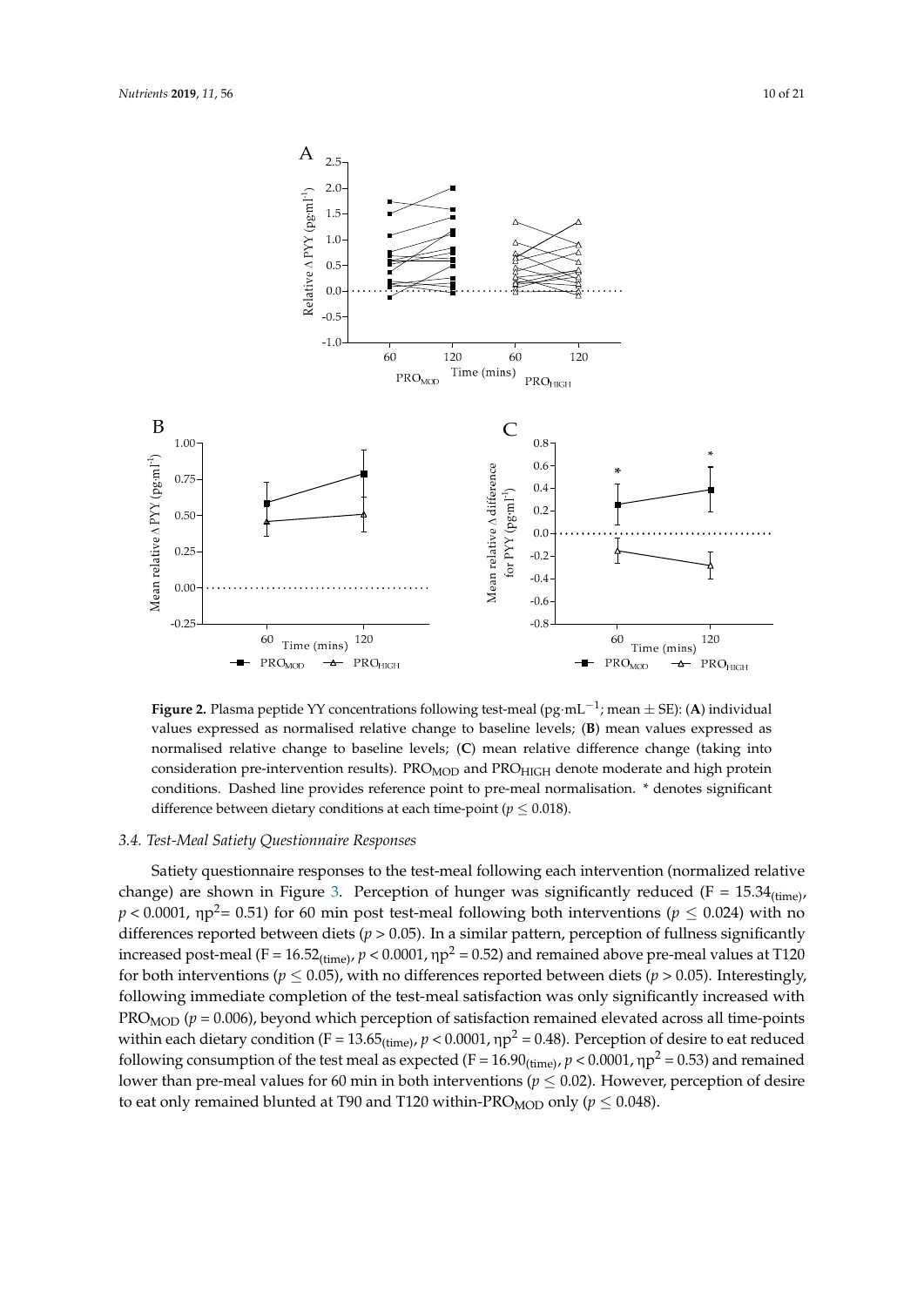<span id="page-10-0"></span>

as relative change (post diet, normalised) for both moderate (PRO<sub>MOD</sub>) and high (PRO<sub>HIGH</sub>) protein conditions (mean  $\pm$  SE). (A) Perception of hunger; (B) Perception of fullness; (C) Perception of satisfaction; (D) Perception of desire to eat. Responses in relation to pre-meal  $(-30 \text{ min})$  time-point. 0 min denotes immediate completion of test meal. Dashed line provides reference point to pre-meal perceived state.  $\degree$  denotes significant difference compared to pre-meal time-point ( $p \leq 0.05$ ) within both dietary conditions. <sup>a</sup> denotes significant difference compared to pre-meal time-point for PRO<sub>MOD</sub> only  $(p \leq 0.048)$ . No differences reported between dietary conditions. **Figure 3.** Questionnaire responses in relation to test meal under laboratory conditions. Data expressed

(taking into consideration pre-intervention responses) are shown in Figure 4. No significant differences were report within or between dietary conditions for perception of hunger, fullness or satisfaction  $(p > 0.05)$ . For perception of desire to eat, a significant main effect for time was reported (F = 5.43<sub>(time)</sub>,  $p < 0.0001$ ,  $np^2 = 0.27$ ), with post-hoc analysis demonstrating a significant increase on immediate completion of the test-meal for  $PRO_{HIGH}$  only ( $p = 0.028$ ). Satiety questionnaire responses to the test-meal expressed as normalized relative change difference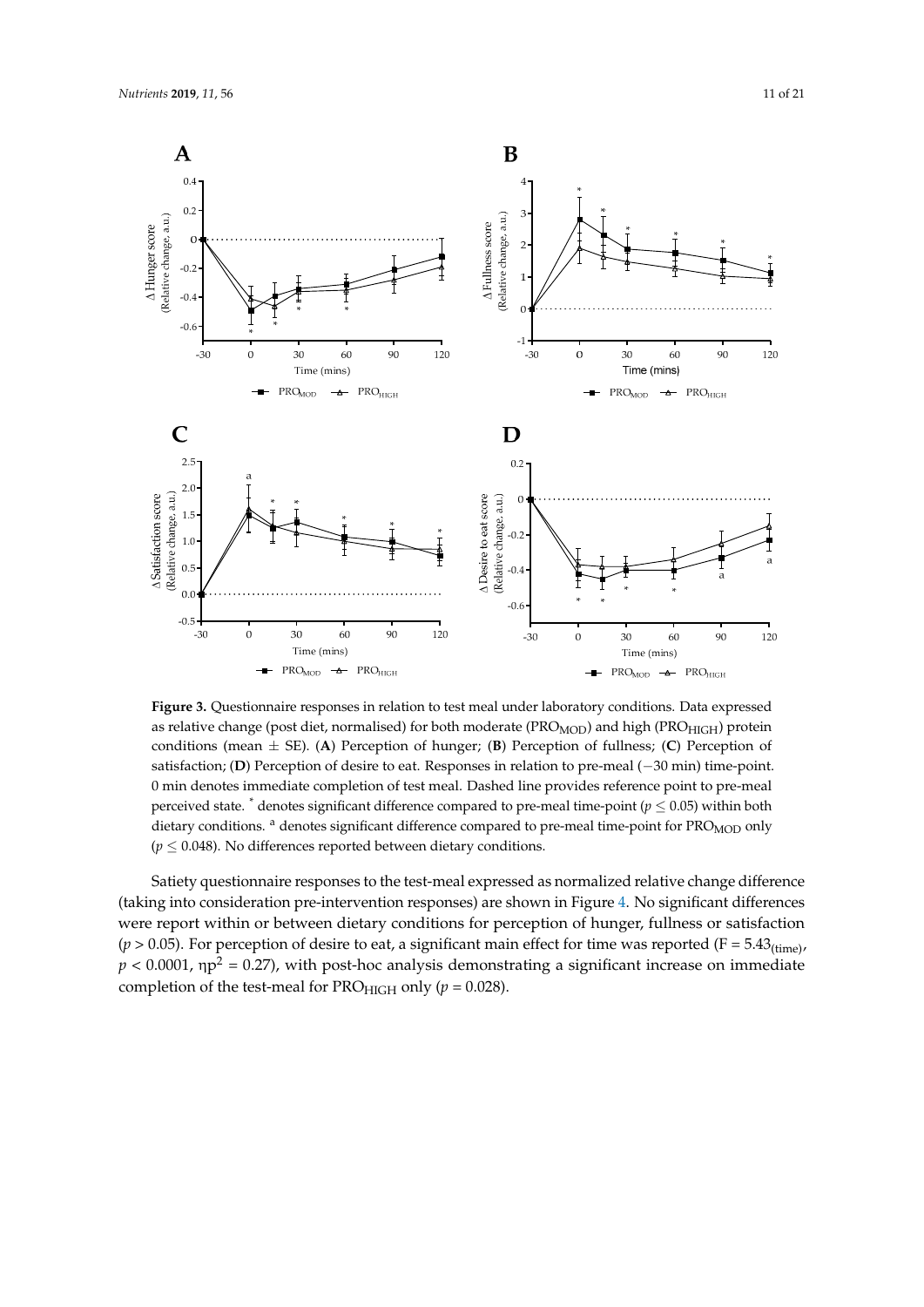<span id="page-11-0"></span>

as relative difference change (baseline to post diet) for both moderate (PRO<sub>MOD</sub>) and high (PRO<sub>HIGH</sub>) protein conditions (mean  $\pm$  SE). (A) Perception of hunger; (B) Perception of fullness; (C) Perception of satisfaction; (D) Perception of desire to eat. Responses in relation to pre-meal (-30 min) time-point. 0 min denotes immediate completion of test meal. Dashed line provides reference point to pre-meal 0 min denotes immediate completion of test meal. Dashed line provides reference point to pre-meal perceived state.  $\alpha$  denotes difference to pre-meal time-point within PRO<sub>HIGH</sub> only ( $p = 0.028$ ). No differences between dietary conditions observed. **Figure 4.** Questionnaire responses in relation to test meal under laboratory conditions. Data expressed

# differences between dietary conditions observed. *3.5. Ad libitum Intake and Satiety Responses*

*3.5. Ad libitum Intake and Satiety Responses*  Mean dietary intake during the *ad libitum* phase following each dietary intervention is shown in Table [5.](#page-12-0) Despite higher absolute energy and fat intakes with PRO<sub>HIGH</sub>, no significant differences were reported between conditions for any variable (*p* > 0.05). Compliance with target protein intake was met for both conditions. Satiety responses across days 1-3 of the *ad libitum* phase are shown in Table [6,](#page-12-1) along with delta scores in comparison to days 5-7 of the previous intervention. Perception of hunger was with delta scores in comparison to days 5-7 of the previous intervention. Perception of hunger was significantly reduced following transition to the *ad libitum* period (F = 5.18<sub>(time)</sub>,  $p = 0.038$ ,  $np^2 = 0.26$ ) within PRO<sub>MOD</sub> only (-9.67  $\pm$  4.68 mm,  $p = 0.046$ ). Likewise, perception of fullness (F = 10.33<sub>(time)</sub>,  $p = 0.006$ ,  $np^2 = 0.41$ ) and satisfaction (F = 5.72<sub>(time)</sub>,  $p = 0.03$ ,  $np^2 = 0.28$ ) were significantly improved within-condition relative to the end of the PRO<sub>MOD</sub> diet (fullness:  $9.78 \pm 3.74$  mm,  $p = 0.015$ ; satisfaction: 13.11  $\pm$  4.33 mm,  $p = 0.005$ ). Perceived desire to eat also reduced on transition to an *ad libitum* phase  $(F = 14.86$ <sub>(time)</sub>,  $p = 0.002$ ,  $np^2 = 0.50$ ) for PRO<sub>MOD</sub> only (−16.78 ± 4.54 mm,  $p = 0.001$ ).

A significant interaction effect was reported for perceived cravings ( $F = 5.00$ <sub>(dietxtime)</sub>,  $p = 0.041$ , np<sup>2</sup> = 0.25), with post-hoc analysis indicating a significant reduction for PRO<sub>MOD</sub> (−13.00 ± 4.27 mm, *p* = 0.004). The relative change in perceived cravings for PRO<sub>MOD</sub> was significantly reduced in comparison to PRO<sub>HIGH</sub> (*p* = 0.04) following transition to an *ad libitum* phase. Participants reported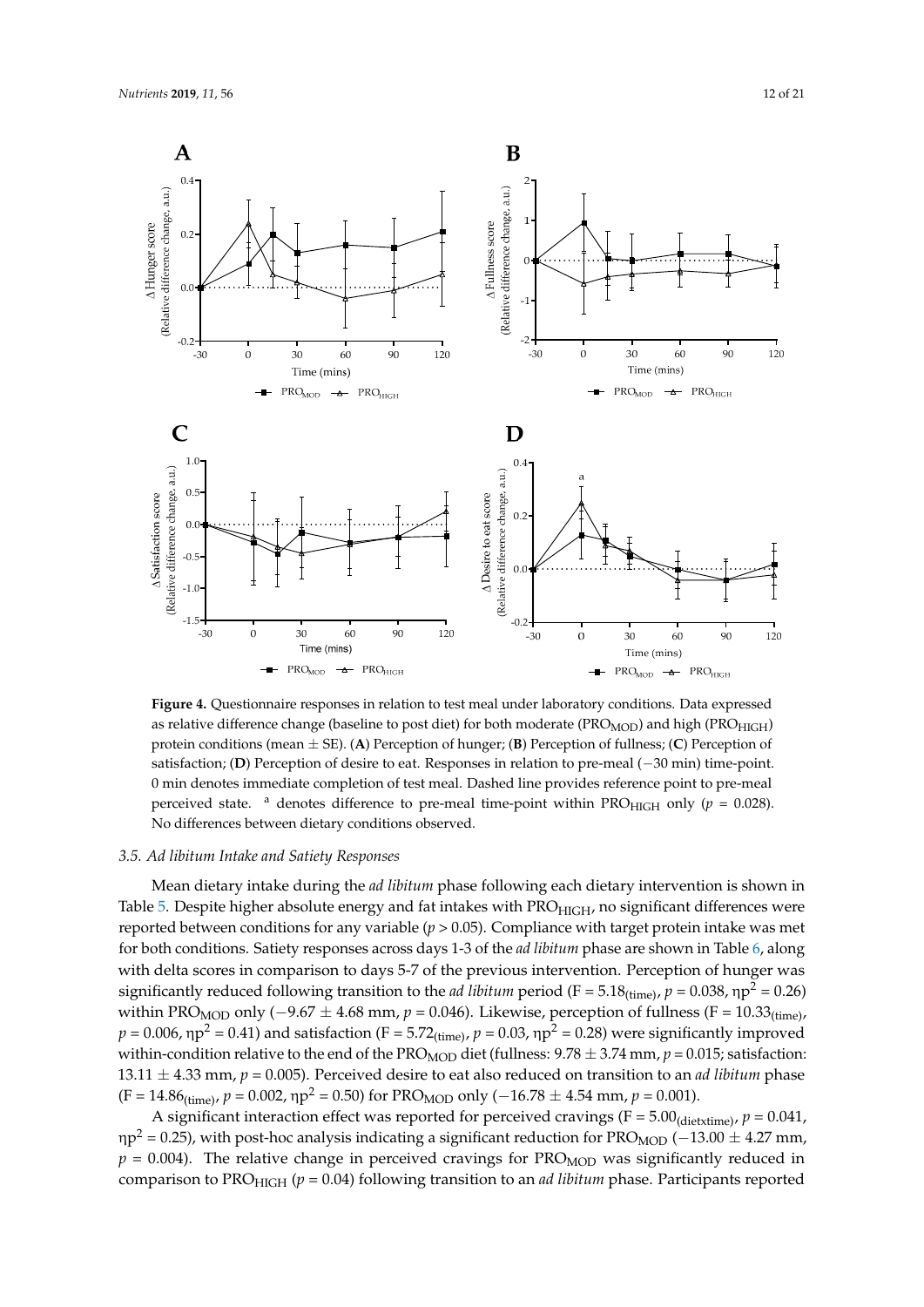improvements in general mood within-condition  $(p = 0.05)$  only. Perceived motivation to train was reportedly improved with PRO<sub>MOD</sub> (F = 4.52<sub>(time)</sub>,  $p = 0.05$ ,  $np^2 = 0.23$ ) by  $8.97 \pm 5.08$ mm ( $p = 0.05$ ). No other differences were reported between dietary conditions during the *ad libitum* phase (*p* > 0.05).

<span id="page-12-0"></span>

| Variable            | Category                            | <b>PRO<sub>MOD</sub></b> | <b>PROHIGH</b>       |
|---------------------|-------------------------------------|--------------------------|----------------------|
| Energy Intake       | $(kcal \cdot d^{-1})$               | $2197.81 \pm 177.58$     | $2348.14 \pm 232.46$ |
|                     | $(kcal \cdot kg^{-1} \cdot d^{-1})$ | $25.64 \pm 1.62$         | $26.52 + 1.81$       |
| Protein Intake      | $(g \cdot d^{-1})$                  | $162.38 \pm 11.18$       | $165.07 \pm 12.89$   |
|                     | $(g \cdot kg^{-1} \cdot d^{-1})$    | $1.85 \pm 0.03$          | $1.86 \pm 0.07$      |
|                     | $(\%EI)$                            | $30.87 + 2.13$           | $29.40 + 1.89$       |
| Carbohydrate Intake | $(g \cdot d^{-1})$                  | $214.94 + 19.61$         | $230.61 \pm 24.33$   |
|                     | $(g \cdot kg^{-1} \cdot d^{-1})$    | $2.57 \pm 0.24$          | $2.65 \pm 0.23$      |
|                     | $(\%EI)$                            | $39.14 \pm 1.98$         | $39.66 \pm 1.85$     |
| Fat Intake          | $(g \cdot d^{-1})$                  | $72.69 + 9.71$           | $81.29 + 11.01$      |
|                     | $(g \cdot kg^{-1} \cdot d^{-1})$    | $0.84 \pm 0.09$          | $0.90 \pm 0.09$      |
|                     | $(\%EI)$                            | $12.64 \pm 0.76$         | $13.29 + 0.70$       |

| <b>Table 5.</b> Mean dietary intake during ad libitum period. |  |  |  |  |
|---------------------------------------------------------------|--|--|--|--|
|---------------------------------------------------------------|--|--|--|--|

Data presented as mean  $\pm$  SE, and for macronutrient categories expressed in grams per day, grams per kg per day, and percentage of energy intake (EI). PRO<sub>MOD</sub> denotes post moderate protein condition; PRO<sub>HIGH</sub> denotes post high protein condition. During *ad libitum* phase, meal frequency set to 4 meals, and target protein intake of<br>1.80 g·kg<sup>−1</sup>·d<sup>−1</sup>, otherwise unrestricted. No significant differences reported between conditions.

**Table 6.** Questionnaire responses during *ad libitum* dietary phase.

<span id="page-12-1"></span>

| <b>Question Category</b> | $PRO_{MOD}$      | PRO <sub>HIGH</sub> | $\Delta$ PRO <sub>MOD</sub>    | $\Delta$ PRO $_{\rm HIGH}$   |
|--------------------------|------------------|---------------------|--------------------------------|------------------------------|
| Hunger                   | $41.67 \pm 3.61$ | $40.78 \pm 3.48$    | $-9.67 \pm 4.68$ <sup>a</sup>  | $-0.89 \pm 2.74$             |
| <b>Fullness</b>          | $69.00 \pm 4.39$ | $73.39 \pm 3.10$    | $9.78 \pm 3.74$ <sup>a</sup>   | $7.87 \pm 4.61$              |
| Satisfaction             | $73.11 \pm 3.80$ | $71.56 \pm 3.00$    | $13.11 \pm 4.33$ <sup>a</sup>  | $4.26 \pm 4.89$              |
| Desire to eat            | $39.67 \pm 2.96$ | $38.03 \pm 3.62$    | $-16.78 \pm 4.54$ <sup>a</sup> | $-8.12 \pm 5.22$             |
| Cravings                 | $42.89 + 4.12$   | $46.15 + 4.23$      | $-13.00 \pm 4.27$ <sup>a</sup> | $-1.04 \pm 5.08*$            |
| Energy                   | $71.33 \pm 3.31$ | $71.93 \pm 2.91$    | $2.99 \pm 4.30$                | $2.87 \pm 3.34$              |
| Mood                     | $76.11 \pm 4.03$ | $77.55 \pm 2.09$    | $8.33 \pm 3.70$ <sup>a</sup>   | $5.68 \pm 2.72$ <sup>a</sup> |
| Training enjoyment       | $79.35 + 4.44$   | $74.67 \pm 4.51$    | $9.23 \pm 6.57$                | $1.67 \pm 4.43$              |
| Training motivation      | $78.85 \pm 5.39$ | $72.89 + 4.99$      | $8.97 + 5.08$ <sup>a</sup>     | $1.33 \pm 3.93$              |

Data represent mean scores over days 1–3 during *ad libitum* post diet period. Data based on arbitrary units (a.u.) from participant responses using a visual analogue scale (VAS) and presented as mean ± SE. ∆ scores are relative to end of intervention diet. Question categories paraphrased. <sup>a</sup> denotes significant difference within group compared to end of intervention diet ( $p \le 0.05$ ).\* denotes significant difference to  $\Delta$ PRO<sub>MOD</sub> ( $p = 0.04$ ).

#### **4. Discussion**

The main finding from this study was that the perceived satiating effect of two diets with different protein content was generally comparable in resistance-trained participants undergoing a period of acute energy deficit. Therefore, consuming more protein during acute energy deficit does not appear to improve perceived satiety, as reported elsewhere [\[38–](#page-18-9)[42\]](#page-18-10). However, when considering hormonal adaptations to an acute dietary intervention in response to a protein-rich test-meal, a moderate protein, energy deficit diet (1.8 g⋅kg<sup>-1</sup>⋅d<sup>-1</sup>) was deemed more satiating when compared to a high protein (2.9 g⋅kg<sup>-1</sup>⋅d<sup>-1</sup>) diet. These results suggest that whilst in acute energy deficit, a PRO<sub>MOD</sub> diet may be sufficient to maintain training requirements in accordance with previous recommendations [\[5,](#page-17-13)[43,](#page-19-0)[44\]](#page-19-1). It is, however, important to note that a PRO<sub>HIGH</sub> diet did not appear to disadvantage participants and may offer individual benefits discussed below.

Across the 7-day intervention period, participant responses to the daily satiety questionnaire were largely similar for all categories, with the exception of both cravings and satisfaction (Table [3\)](#page-7-0). By the end of the dietary intervention, whilst consuming a  $PROMOD$  diet, participants reported increased cravings, which was not experienced to the same extent following PRO<sub>HIGH</sub>. Additionally,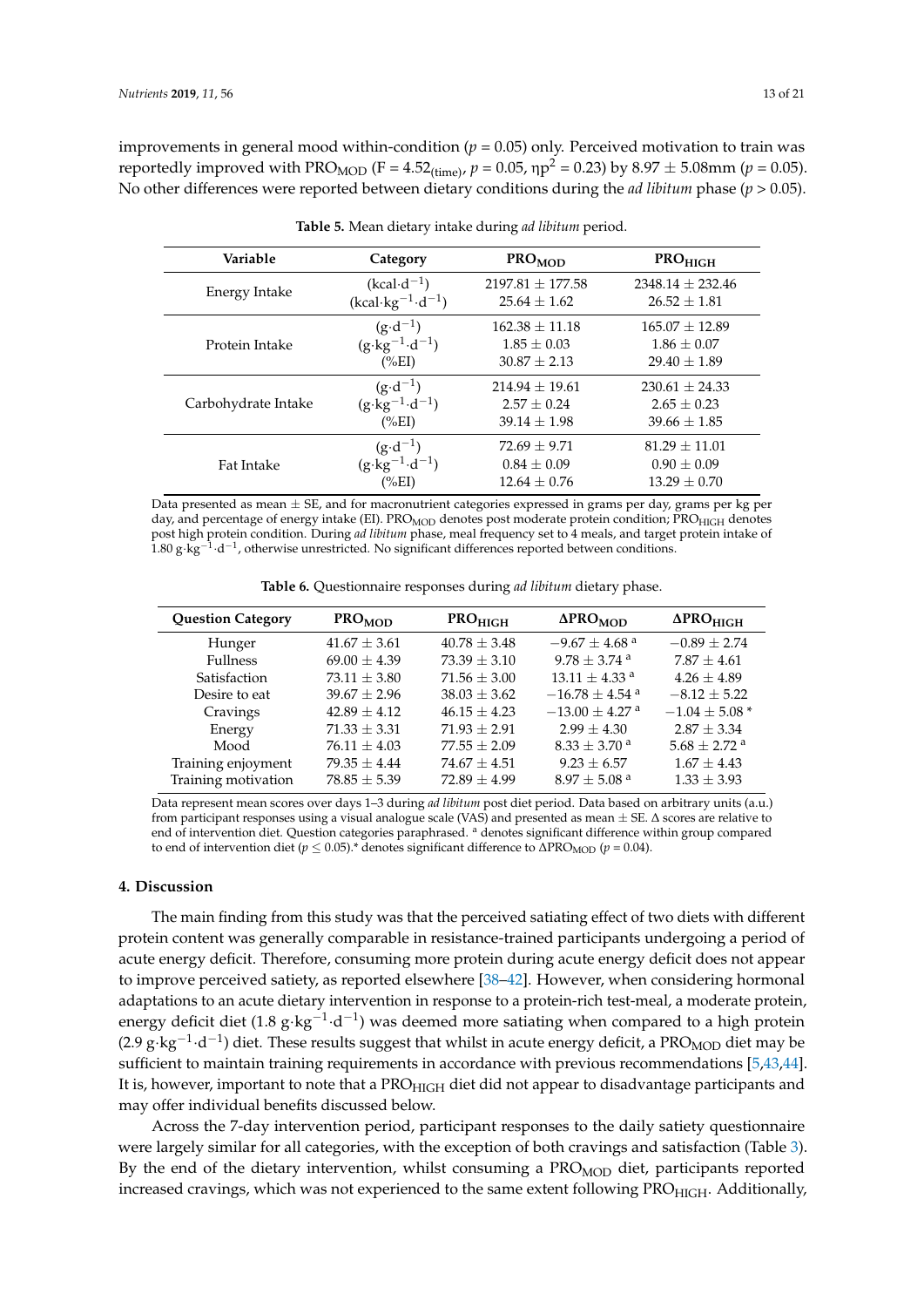perceived satisfaction was not only maintained during PRO<sub>HIGH</sub>, but was significantly greater than  $PROMOD$  at the end of the intervention period. Similar findings in response to a high protein meal have been observed elsewhere [\[45\]](#page-19-2). This implies that during short-term caloric deficit a substantial increase in protein ratio beyond recommended levels for maximal lean muscle gain may be better sustained by resistance trained athletes who are more prone to cravings. Participant well-being, mood, training enjoyment and motivation to train were comparable between dietary conditions. As training frequency was equally maintained across dietary conditions, this inferred that an increase in protein intake beyond 1.8 g·kg $^{-1}\cdot$ d $^{-1}$  did not compromise training responses, and did not result in reduced motivation or perceived energy during training as hypothesized.

In the current study subjects maintained their habitual training routine without any external motivation that was intended to increase their performance. As exercise fatigue has been reported to increase during acute caloric deficit [\[4\]](#page-17-1), it is possible that participants in the current study subconsciously decreased training effort, despite maintaining session frequency. Interestingly, phase angle (PA) assessed via bioelectrical impedance indicated a significant reduction following both dietary conditions, more notably with  $PRO<sub>MOD</sub>$ . PA has been reported to be a proxy measure of muscle "quality" and is associated with sex, age, body mass index (BMI) and fat mass percentage (FM%) [\[30](#page-18-2)[,46–](#page-19-3)[48\]](#page-19-4). A decrease in PA during both dietary conditions may indicate unfavorable changes to muscle integrity as a result of energy restriction. However, the comparable reduction in hydration indices likely infers decreased PA was transient based on acute energy deficit. Our previous findings demonstrated an increase in PA when resistance trainees underwent a period of supervised intensive training to volitional exhaustion during short-term energy deficit when consuming a PRO<sub>HIGH</sub> diet [\[30\]](#page-18-2). It is feasible, therefore, that in order to maintain muscle integrity during periods of acute caloric deficit more intensive training intensity and substantially increased protein intake is required, which is supported elsewhere [\[13\]](#page-17-2).

Plasma ghrelin responses were comparable with previous research [\[45](#page-19-2)[,49](#page-19-5)[–52\]](#page-19-6). However, in response to a laboratory test meal, notable differences were reported between dietary conditions. Following PRO<sub>MOD</sub>, plasma ghrelin remained significantly reduced at 2 h post-meal indicating a sustained satiating effect. When data was considered as normalized relative change (Figure [1B](#page-8-0)), this pattern was highlighted further with differences reported between dietary conditions in response to a protein-rich test meal. Furthermore, as no differences were observed between dietary conditions when taking into consideration pre-intervention ghrelin responses (Figure [1C](#page-8-0)), this would suggest that the satiating effect following PRO<sub>MOD</sub> was associated with the higher protein content of the test meal.

It should be noted that baseline protein intake for all participants was nearly identical to the protein requirements for the PRO<sub>MOD</sub> condition. Therefore, the sustained reduction in 2-h ghrelin response observed following PRO<sub>MOD</sub> may also be related to the energy balance of the individual (both a reduction in caloric and fat intake) across the intervention period [\[53](#page-19-7)[,54\]](#page-19-8). It is also noteworthy, that following PRO<sub>MOD</sub>, plasma ghrelin was reduced at T0 compared with pre-intervention levels which presented an interesting trend ( $p = 0.06$ ,  $np^2 = 0.22$ ) considering the reported increase in cravings within-condition by day 7. As plasma ghrelin followed expected responses pre and post PRO<sub>HIGH</sub> [\[55\]](#page-19-9), the findings indicate that satiety may be acutely enhanced by the consumption of a high-protein meal during periods of energy deficit when following a PRO<sub>MOD</sub> approach. Individuals experiencing periodic cravings when following a PRO<sub>MOD</sub> diet may therefore benefit by increasing the protein content of individual meals when required [\[56\]](#page-19-10) without necessarily over-consuming protein.

This may be important considering the potential risks of longer-term consumption of very high protein intakes in some individuals (i.e., those with existing, or predisposition for, kidney disease [\[57\]](#page-19-11)), and current recognition that high protein diets modulate intestinal microbiota production of tryptophan, leading to elevated metabolites (e.g., indoxyl sulphate) acting as uremic toxins [\[58,](#page-19-12)[59\]](#page-19-13). There is also current suggestion that high protein diets may negatively impact intestinal function, potentially via bacterial metabolites produced as a result of undigested proteins [\[60\]](#page-19-14). High protein diets, in combination with reduced carbohydrate/fiber intake may reduce short-chain fatty acid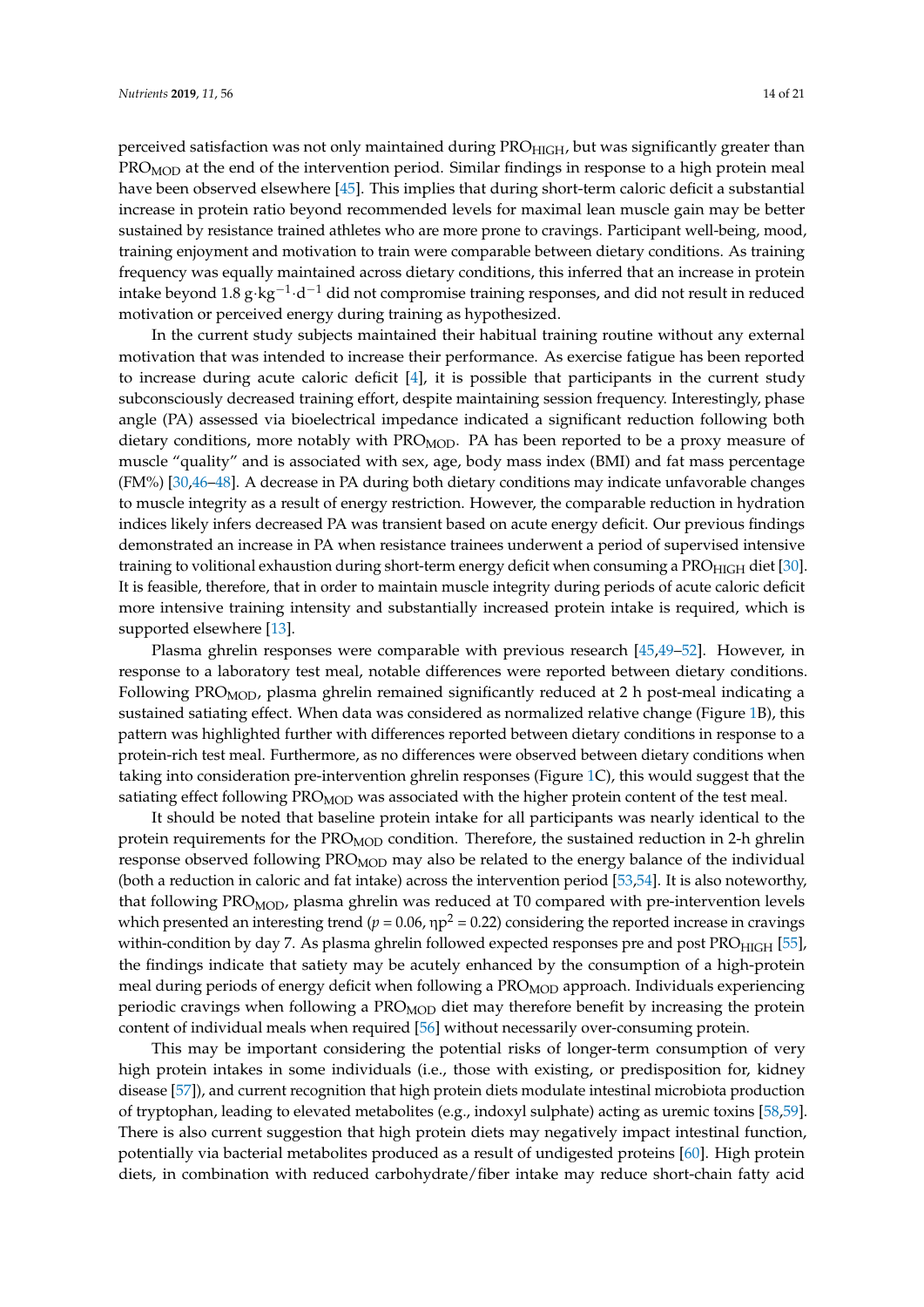concentrations, impacting on colonic environment/mucosa [\[15\]](#page-17-4) which may influence individual health in the longer term. This supports the contention that a  $PRO<sub>MOD</sub>$  approach may be sufficient for resistance-trained individuals during energy deficit.

On completion of the dietary interventions, absolute plasma PYY did not significantly differ between conditions in response to a standardized test meal, as observed elsewhere [\[49\]](#page-19-5). The expected increase in plasma PYY [\[52\]](#page-19-6) in response to a protein-rich test meal was consistent, with a similar rate of change from T0-T60, following both dietary conditions. It is, however, noteworthy that following PRO<sub>MOD</sub>, a greater rate of change in plasma PYY from T60-T120 was evident ( $p = 0.07$ ), which is comparable with the sustained satiating effect observed with plasma ghrelin. When data were compared as normalized relative change (Figure [2B](#page-9-0)), no differences were reported between dietary conditions ( $p = 0.06$ ) potentially explained by the mixed individual responses observed. However, when taking into consideration pre-intervention PYY responses (Figure [2C](#page-9-0)), an overall positive response was observed for PRO<sub>MOD</sub> at both T60 and T120 in contrast to PRO<sub>HIGH</sub>. This infers that a PRO<sub>MOD</sub> intervention improved acute satiety to a greater extent than PRO<sub>HIGH</sub>. Collectively, these results suggest that individuals may become accustomed to a higher protein intake, and therefore chronic consumption of a PRO $_{\text{HIGH}}$  diet may lose its satiating effect over time [\[61\]](#page-19-15).

Various factors modulate PYY concentrations, including acute/chronic energy balance, as well as nutrient composition of a meal. High protein meal content has been shown to elicit greater PYY secretion leading to short-term sensations of fullness [\[62,](#page-20-0)[63\]](#page-20-1). PYY is an agonist at neuropeptide Y2 receptors and increasing levels leads to both reduced hunger perception and food intake [\[62,](#page-20-0)[64\]](#page-20-2). In the current study, nutrient composition of the test-meals remained the same across all testing sessions. Therefore, although absolute changes in PYY were not reportedly different between dietary interventions, the relative change difference indicated that both the decrease in caloric intake, along with the higher protein content of the test meal resulted in acute increases in PYY concentrations over the 2-h monitoring period for  $PRO_{MOD}$ . Although not significant, the observed increase in absolute PYY concentration for PRO<sub>HIGH</sub> at T0 may be explained by the increase in dietary protein over the 7-days. However, the hormonal response to a protein-rich meal for  $PRO_{HIGH}$  was not considered different to pre-intervention patterns. This further supports the contention that a moderate protein diet favorably improved acute physiological satiety in contrast to very high protein intakes.

Perceived satiety responses to the protein-rich test meal were largely comparable between dietary conditions in contrast to physiological responses. Only "desire to eat" remained significantly reduced until 2 h post-meal with PRO<sub>MOD</sub> (Figure [3D](#page-10-0)), which in part supported the satiating effect observed for plasma ghrelin. However, this was not the case for perceived hunger, fullness or satisfaction. Whilst perceived satisfaction was comparable between conditions beyond T15, it was noted that participants reported being more satisfied on completion of the test-meal with  $PRO_{MOD}$  (T0, Figure [3C](#page-10-0)). However, as the mean values at T0 were similar between conditions, it was noted that a trend towards significance was observed for  $PRO_{HIGH}$  ( $p = 0.06$ ) indicating that perceived responses to the test-meal were likely comparable for satisfaction. Overall, our results support previous findings that circulating levels of ghrelin and PYY do not correlate with the subjective perception of appetite [\[52,](#page-19-6)[65\]](#page-20-3).

Based on the acute energy deficit period undertaken it is feasible that perceived responses may not have changed dramatically compared to habitual intake. Interestingly when test-meal questionnaire responses were normalized in relation to pre-intervention results (Figure [4\)](#page-11-0), no differences were reported between dietary conditions. The only within-condition finding at T0 for "desire to eat" for PRO<sub>HIGH</sub> (Figure [4D](#page-11-0)), may be explained by the fact that the protein content of the test-meal was based on the higher protein intervention. Therefore, following a 7-day high protein (2.9 g·kg<sup>-1</sup>·d<sup>-1</sup>) energy deficit period, it is likely that participants had attained a degree of habituation to the protein intake and hence experienced a greater "desire to eat" on completion of the test-meal. This is, in part, supported by the hunger and fullness scores at T0, albeit non-significant.

On completion of the 7-day dietary intervention, participants then completed a 3-day period in which protein intake was fixed at 1.8 g·kg−<sup>1</sup> ·d −1 , with *ad libitum* consumption of carbohydrate,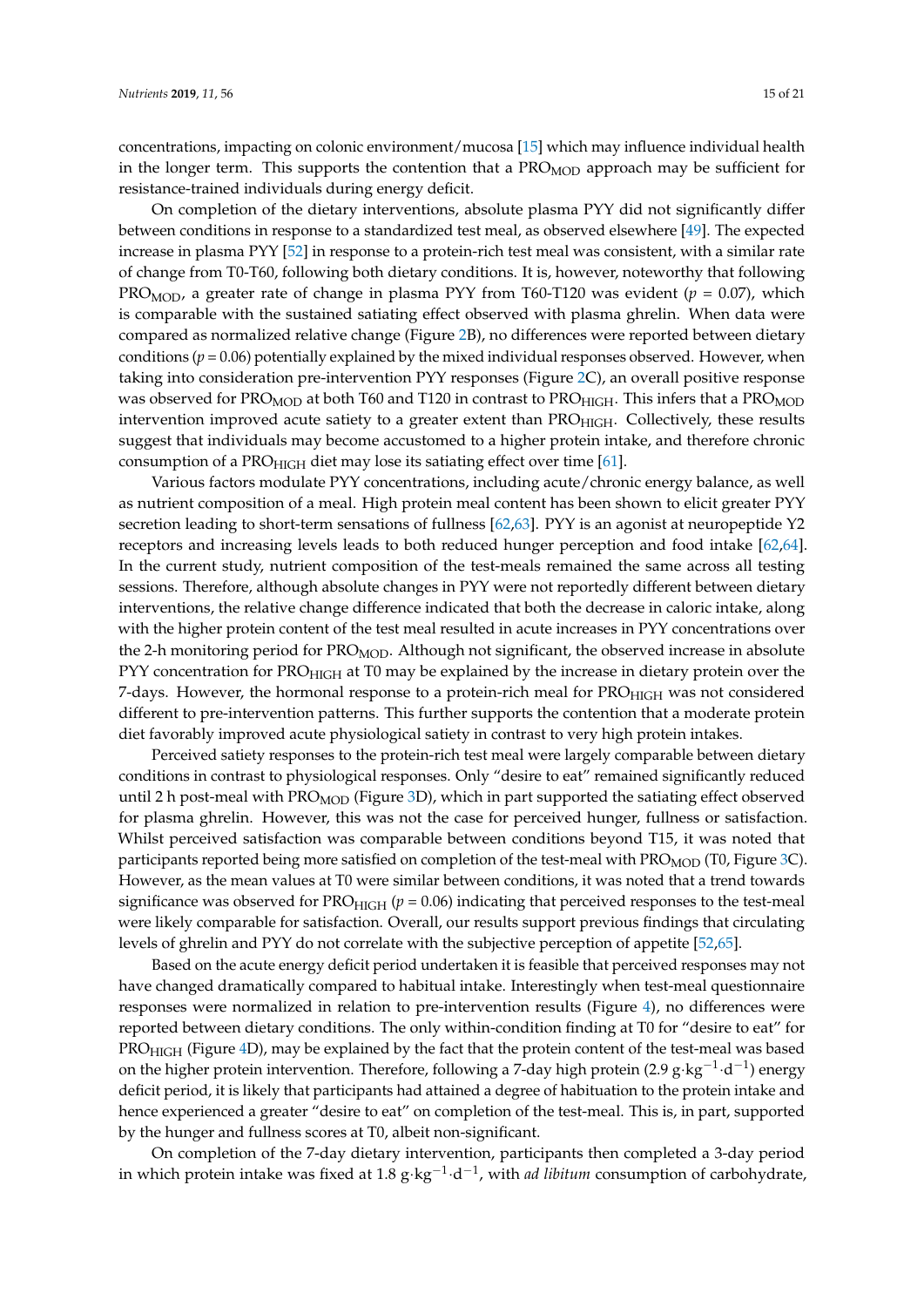fat and energy intake until perceived fullness. This was included to provide insight as whether the preceding intervention increased the likelihood of over-eating on cessation of short-term energy deficit. Although energy and fat intakes were reportedly greater following  $PRO<sub>HIGH</sub>$ , no differences were reported between groups during the *ad libitum* phase, as similarly observed elsewhere [\[64\]](#page-20-2). Despite having followed a monitored period of reduced (20%) energy intake, participants tended to only partially increase caloric intake mainly through increased total fat closer to pre-intervention levels. This suggests, at least in the short-term, that resistance-trained athletes are unlikely to over-consume calories on completion of an energy deficit period. This may reflect the tendency to follow habitual dietary intake patterns during periods of training.

In a similar manner, the satiety questionnaire responses during the *ad libitum* period were comparable between dietary conditions. However, when relative responses were compared to the end of the previous intervention period, the change from a  $PRO<sub>MOD</sub>$  approach resulted in significant within-condition improvements in hunger, fullness, satisfaction, desire to eat, as well as general participants' mood and motivation to train. Notably, the reduction in cravings observed following PRO<sub>MOD</sub> was significantly different to PRO<sub>HIGH</sub>. Collectively this suggests that whilst a short-term PRO<sub>MOD</sub> energy deficit period may result in improved hormonal satiety responses, periodic inclusion of higher protein intakes may support sustained periods in which athletes undergo caloric deficit. Alternatively, athletes undergoing periods of energy deficit may physiologically benefit from a PRO<sub>MOD</sub> approach, but should be mindful of increasing protein content (either based on single meals, or as a dietary approach) when perceived cravings or a reduction in mood and/or training motivation occurs.

On completion of the study, several limitations were noted. Firstly, that in monitoring habitual dietary intake a longer lead in period would have provided clearer insight. All participants were resistance-trained individuals experienced in maintaining individual macronutrient ratios (i.e., 1.8 g⋅kg<sup>-1</sup>⋅d<sup>-1</sup>) and followed regular training routines. Dietary records were kept in the days leading into each testing period prior to each intervention. As such, the observed habitual intake (Table [2\)](#page-4-0) included the requested rest days and therefore did not reflect maintenance intakes expected when taking into consideration training days over a typical week (i.e., 2628  $\pm$  144 kcal·d $^{-1}$ ). However, based on the period collected, energy intakes were comparable to expected intakes for less active periods (e.g., 2381  $\pm$  131 kcal·d<sup>-1</sup>) for this cohort (comprising both male and female athletes). Therefore, although the habitual intakes were comparable prior to each intervention phase, they likely do not reflect accurate mean energy intakes. However, the decrease in body-mass observed across each intervention, along with monitored reduced energy intakes, indicated that participants achieved the 20% energy deficit as expected.

Although training frequency was maintained across both intervention periods, training intensity was not monitored. Therefore, although perceived energy, training motivation and training enjoyment was not different between dietary conditions, it is difficult to know whether participants maintained overall training intensity. It is feasible, as previously mentioned, that fatigue was offset through a subconscious reduction in training intensity during the energy deficit period. Anecdotally, most participants reported that the PRO<sub>HIGH</sub> diet was challenging (i.e., reduced mental clarity) towards the end of the intervention phase, possibly indicating that such diets may be poorly tolerated in the longer term. Careful attention to monitoring training intensity, along with perceived well-being responses during periods of acute energy deficit may be warranted to ensure performance maintenance.

Another limitation observed was that other gut hormones (i.e., glucagon-like peptide 1 (GLP-1) and cholecystokinin (CCK)) were not assessed in this study. This would have supported our findings in determining that a  $PRO<sub>MOD</sub>$  diet had a greater acute satiating effect after consumption of a high protein meal. GLP-1 for example is secreted in conjunction with PYY, and has been associated with appetite response and decreased food intake  $[62,66-68]$  $[62,66-68]$  $[62,66-68]$ . An increased GLP-1 response to PRO<sub>MOD</sub> would provide clearer insight that the satiating effect of the test-meal was related to localized stomach/intestinal responses to a protein-rich breakfast meal, and confirmed our reasoning that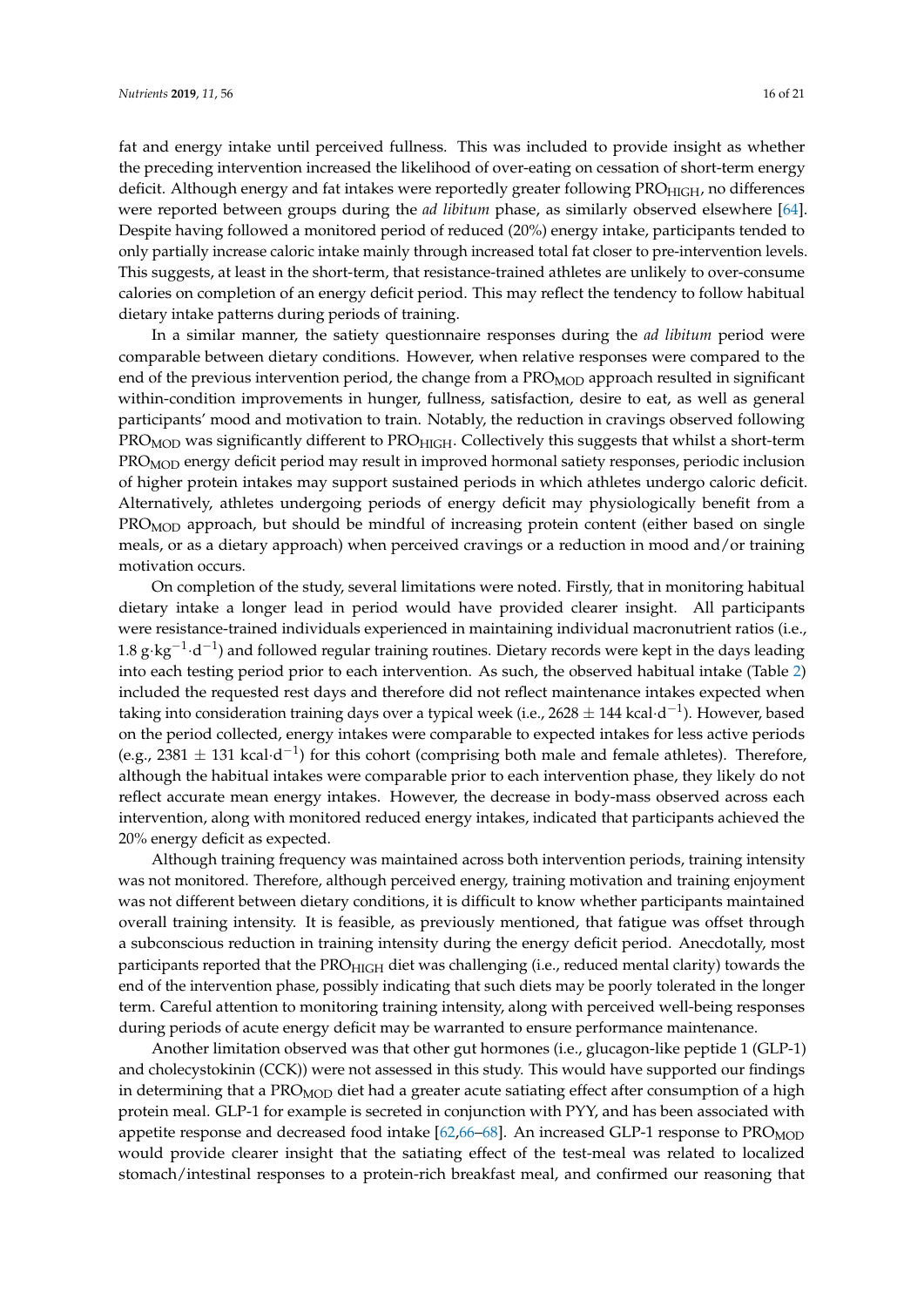athletes may become accustomed to chronic consumption of a high protein diet. Likewise, adjunct measurements of CCK released from the duodenum in response to meal consumption influences satiety acutely [\[62\]](#page-20-0). Along with reduced ghrelin responses, measures of CCK would have supported the contention that  $PRO<sub>MOD</sub>$  resulted in greater satiety in this cohort.

Whilst the results from this study indicate that a  $PRO<sub>MOD</sub>$  preferentially influences hormonal responses to a test-meal, it is evident that perceived responses were comparable between intervention diets. Further research is therefore warranted to assess whether perceived satiety responses are different when undertaking prolonged energy deficit periods. This is pertinent considering previous research has indicated that fasting ghrelin levels may be increased in response to longer term energy deficit [\[69](#page-20-6)[,70\]](#page-20-7). Furthermore, with current recognition that high protein diets (including type of dietary protein) likely modulate gut microbiota, this may have inference to both neurotransmitter and satiety responses (e.g., GLP-1), especially considering inter-individual variance [\[15\]](#page-17-4).

Although the sample size in the current study was deemed sufficient based on a priori power assessment (comparable to previous research [\[4\]](#page-17-1)), determination of satiety responses in larger resistance-trained cohorts is also warranted. In addition, with the observation that athletes may benefit from consuming a PRO<sub>MOD</sub> diet during energy deficit, but periodically include protein-high meals to offset negative symptoms (i.e., cravings), assessment of nutritional periodization during periods of caloric deficit would be beneficial to ascertain sustainability to such diets. Finally, maintenance of training performance and lean gains during periods of acute or chronic energy deficit should be considered to determine whether a PRO<sub>MOD</sub> diet sustains beneficial responses in resistance-trained athletes.

### **5. Conclusions**

During acute energy deficit in resistance-trained individuals, consuming protein intakes in excess of recommended athlete guidelines did not improve overall perceived satiety in comparison to more habitual, moderate protein intakes. Furthermore, a PRO<sub>MOD</sub> diet favorably improved hormonal responses to a test-meal compared with a PRO<sub>HIGH</sub> diet. Therefore, as long as training motivation/ performance is not compromised during short-term energy deficit, moderate protein intakes (1.8 g⋅kg<sup>-1</sup>⋅d<sup>-1</sup>) are likely to be adequate for resistance-trained individuals. The findings also suggest that where individuals experience negative symptoms (i.e., cravings), implementation of periodic high protein meals may be sufficient to maintain satisfaction, and diet sustainability.

**Author Contributions:** Conceptualization and design of the study was undertaken by M.H., F.T.V., A.Z., J.R. and K.M. J.R., A.Z., V.M., K.M. were involved with data collection, along with individual participant nutrition tracking support from M.B., O.B., and L.V.; blood collection and assay analyses were undertaken by J.R., V.M. and K.M. Formal analysis of data was undertaken by J.R., A.Z. and K.M. with support from L.S. and M.H. Original draft preparation was undertaken by J.R. and A.Z., with critical appraisal and editing by all authors. All authors reviewed the paper and approved the final version prior to submission.

**Funding:** Analytical costs for this research were funded by the Institute for Nutrition and Fitness Sciences (INFS) Private Ltd. The APC was funded by Anglia Ruskin University Open Access Fund.

**Acknowledgments:** This study was supported by Ultimate Sports Nutrition (USN) UK Ltd. with provision of whey protein.

**Conflicts of Interest:** The authors declare no conflict of interest. The funders had no role in the design of the study; in the collection, analyses, or interpretation of data; in the writing of the manuscript, or in the decision to publish the results.

#### **References**

- <span id="page-16-0"></span>1. Khodaee, M.; Olewinski, L.; Shadgan, B.; Kiningham, R.R. Rapid weight loss in sports with weight classes. *Curr. Sports Med. Rep.* **2015**, *14*, 435–441. [\[CrossRef\]](http://dx.doi.org/10.1249/JSR.0000000000000206)
- <span id="page-16-1"></span>2. Rossow, L.M.; Fukuda, D.H.; Fahs, C.A.; Loenneke, J.P.; Stout, J.R. Natural bodybuilding competition preparation and recovery: A 12-month case study. *Int. J. Sports Physiol. Perform.* **2013**, *8*, 582–592. [\[CrossRef\]](http://dx.doi.org/10.1123/ijspp.8.5.582) [\[PubMed\]](http://www.ncbi.nlm.nih.gov/pubmed/23412685)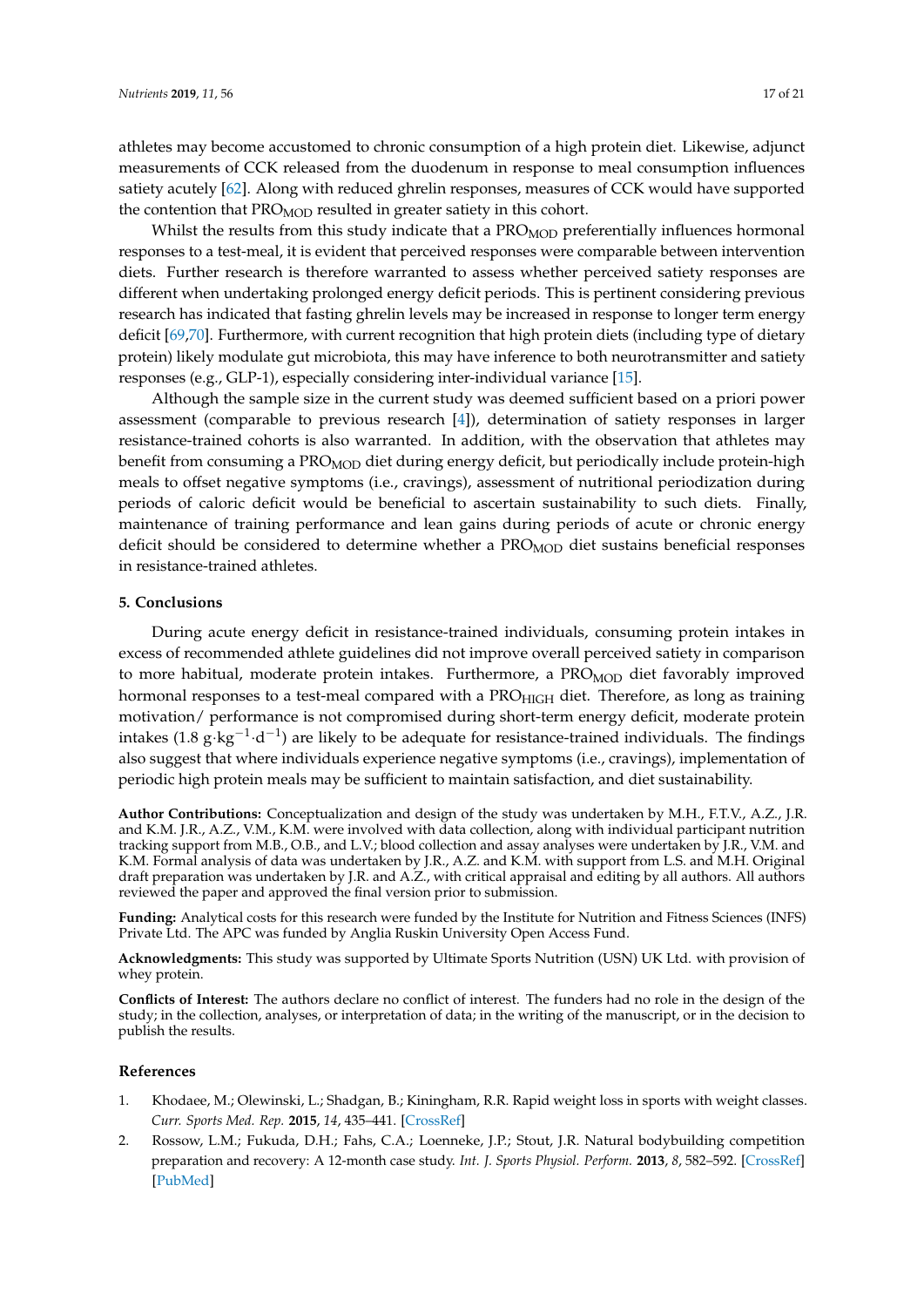- <span id="page-17-0"></span>3. Robinson, S.L.; Lambeth-Mansell, A.; Gillibrand, G.; Smith-Ryan, A.; Bannock, L. A nutrition and conditioning intervention for natural bodybuilding contest preparation: Case study. *J. Int. Soc. Sports Nutr.* **2015**, *12*, 1–11. [\[CrossRef\]](http://dx.doi.org/10.1186/s12970-015-0083-x) [\[PubMed\]](http://www.ncbi.nlm.nih.gov/pubmed/25949233)
- <span id="page-17-1"></span>4. Mettler, S.; Mitchell, N.; Tipton, K.D. Increased protein intake reduces lean body mass loss during weight loss in athletes. *Med. Sci. Sports Exerc.* **2010**, *42*, 326–337. [\[CrossRef\]](http://dx.doi.org/10.1249/MSS.0b013e3181b2ef8e) [\[PubMed\]](http://www.ncbi.nlm.nih.gov/pubmed/19927027)
- <span id="page-17-13"></span>5. Tarnopolsky, M.A.; Atkinson, S.A.; MacDougall, J.D.; Chesley, A.; Phillips, S.; Schwarcz, H.P. Evaluation of protein requirements for trained strength athletes. *J. Appl. Physiol.* **1992**, *73*, 1986–1995. [\[CrossRef\]](http://dx.doi.org/10.1152/jappl.1992.73.5.1986) [\[PubMed\]](http://www.ncbi.nlm.nih.gov/pubmed/1474076)
- <span id="page-17-11"></span>6. Walberg, J.L.; Leidy, M.K.; Sturgill, D.J.; Hinkle, D.E.; Ritchey, S.J.; Sebolt, D.R. Macronutrient content of a hypoenergy diet affects nitrogen retention and muscle function in weight lifters. *Int. J. Sports Med.* **1988**, *9*, 261–266. [\[CrossRef\]](http://dx.doi.org/10.1055/s-2007-1025018) [\[PubMed\]](http://www.ncbi.nlm.nih.gov/pubmed/3182156)
- 7. Helms, E.R.; Aragon, A.A.; Fitschen, P.J. Evidence-based recommendations for natural bodybuilding contest preparation: Nutrition and supplementation. *J. Int. Soc. Sports Nutr.* **2014**, *11*, 20. [\[CrossRef\]](http://dx.doi.org/10.1186/1550-2783-11-20) [\[PubMed\]](http://www.ncbi.nlm.nih.gov/pubmed/24864135)
- 8. Lemon, P.W.R. Beyond the zone: Protein needs of active individuals. *J. Am. Coll. Nutr.* **2000**, *19*, 513S–521S. [\[CrossRef\]](http://dx.doi.org/10.1080/07315724.2000.10718974)
- 9. Phillips, S.M. Dietary protein for athletes: From requirements to metabolic advantage. *Appl. Physiol. Nutr. Metab.* **2006**, *31*, 647–654. [\[CrossRef\]](http://dx.doi.org/10.1139/h06-035)
- 10. Phillips, S.M.; Moore, D.R.; Tang, J.E. A critical examination of dietary protein requirements, benefits, and excesses in athletes. *Int. J. Sport Nutr. Exerc. Metab.* **2007**, *17*, 58–76. [\[CrossRef\]](http://dx.doi.org/10.1123/ijsnem.17.s1.s58)
- 11. Layman, D.K.; Boileau, R.A.; Erickson, D.J.; Painter, J.E.; Shiue, H.; Sather, C.; Christou, D.D. A reduced ratio of dietary carbohydrate to protein improves body composition and blood lipid profiles during weight loss in adult women. *J. Nutr.* **2003**, *133*, 411–417. [\[CrossRef\]](http://dx.doi.org/10.1093/jn/133.2.411) [\[PubMed\]](http://www.ncbi.nlm.nih.gov/pubmed/12566476)
- 12. Stiegler, P.; Cunliffe, A. The role of diet and exercise for the maintenance of fat-free mass and resting metabolic rate during weight loss. *Sports Med.* **2006**, *36*, 239–262. [\[CrossRef\]](http://dx.doi.org/10.2165/00007256-200636030-00005) [\[PubMed\]](http://www.ncbi.nlm.nih.gov/pubmed/16526835)
- <span id="page-17-2"></span>13. Helms, E.R.; Zinn, C.; Rowlands, D.S.; Brown, S.R. A systematic review of dietary protein during caloric restriction in resistance trained lean athletes: A case for higher intakes. *Int. J. Sport Nutr. Exerc. Metab.* **2014**, *24*, 127–138. [\[CrossRef\]](http://dx.doi.org/10.1123/ijsnem.2013-0054) [\[PubMed\]](http://www.ncbi.nlm.nih.gov/pubmed/24092765)
- <span id="page-17-3"></span>14. Rand, W.M.; Pellett, P.L.; Young, V.R. Meta-analysis of nitrogen balance studies for estimating protein requirements in healthy adults. *Am. J. Clin. Nutr.* **2003**, *77*, 109–127. [\[CrossRef\]](http://dx.doi.org/10.1093/ajcn/77.1.109) [\[PubMed\]](http://www.ncbi.nlm.nih.gov/pubmed/12499330)
- <span id="page-17-4"></span>15. Blachier, F.; Beaumont, M.; Portune, K.J.; Steuer, N.; Lan, A.; Audebert, M.; Khodorova, N.; Andriamihaja, M.; Airinei, G.; Benamouzig, R.; et al. High-protein diets for weight management: Interactions with the intestinal microbiota and consequences for gut health. A position paper by the my new gut study group. *Clin. Nutr.* **2018**. [\[CrossRef\]](http://dx.doi.org/10.1016/j.clnu.2018.09.016) [\[PubMed\]](http://www.ncbi.nlm.nih.gov/pubmed/30274898)
- <span id="page-17-5"></span>16. Phillips, S.M.; Van Loon, L.J.C. Dietary protein for athletes: From requirements to optimum adaptation. *J. Sports Sci.* **2011**, *29*, S29–S38. [\[CrossRef\]](http://dx.doi.org/10.1080/02640414.2011.619204) [\[PubMed\]](http://www.ncbi.nlm.nih.gov/pubmed/22150425)
- <span id="page-17-6"></span>17. Phillips, S.M. A brief review of higher dietary protein diets in weight loss: A focus on athletes. *Sports Med.* **2014**, *44* (Suppl. 2), S149–S153. [\[CrossRef\]](http://dx.doi.org/10.1007/s40279-014-0254-y)
- <span id="page-17-7"></span>18. Spendlove, J.; Mitchell, L.; Gifford, J.; Hackett, D.; Slater, G.; Cobley, S.; O'Connor, H. Dietary intake of competitive bodybuilders. *Sport Med.* **2015**, *45*, 1041–1063. [\[CrossRef\]](http://dx.doi.org/10.1007/s40279-015-0329-4)
- <span id="page-17-8"></span>19. Dhillon, J.; Craig, B.A.; Leidy, H.J.; Amankwaah, A.F.; Osei-Boadi Anguah, K.; Jacobs, A.; Jones, B.L.; Jones, J.B.; Keeler, C.L.; Keller, C.E.; et al. The effects of increased protein intake on fullness: A meta-analysis and its limitations. *J. Acad. Nutr. Diet.* **2016**, *116*, 968–983. [\[CrossRef\]](http://dx.doi.org/10.1016/j.jand.2016.01.003)
- <span id="page-17-9"></span>20. Weigle, D.S.; Breen, P.A.; Matthys, C.C.; Callahan, H.S.; Meeuws, K.E.; Burden, V.R.; Purnell, J.Q. A high-protein diet induces sustained reductions in appetite, ad libitum caloric intake, and body weight despite compensatory changes in diurnal plasma leptin and ghrelin concentrations. *Am. J. Clin. Nutr.* **2005**, *82*, 41–48. [\[CrossRef\]](http://dx.doi.org/10.1093/ajcn/82.1.41)
- 21. Martens, E.A.; Lemmens, S.G.; Westerterp-Plantenga, M.S. Protein leverage affects energy intake of high-protein diets in humans. *Am. J. Clin. Nutr.* **2013**, *97*, 86–93. [\[CrossRef\]](http://dx.doi.org/10.3945/ajcn.112.046540) [\[PubMed\]](http://www.ncbi.nlm.nih.gov/pubmed/23221572)
- <span id="page-17-10"></span>22. Martens, E.A.; Tan, S.Y.; Dunlop, M.V.; Mattes, R.D.; Westerterp-Plantenga, M.S. Protein leverage effects of beef protein on energy intake in humans. *Am. J. Clin. Nutr.* **2014**, *99*, 1397–1406. [\[CrossRef\]](http://dx.doi.org/10.3945/ajcn.113.078774) [\[PubMed\]](http://www.ncbi.nlm.nih.gov/pubmed/24760974)
- <span id="page-17-12"></span>23. Helms, E.R.; Zinn, C.; Rowlands, D.S.; Naidoo, R.; Cronin, J. High-protein, low-fat, short-term diet results in less stress and fatigue than moderate-protein moderate-fat diet during weight loss in male weightlifters: A pilot study. *Int. J. Sport Nutr. Exerc. Metab.* **2015**, *25*, 163–170. [\[CrossRef\]](http://dx.doi.org/10.1123/ijsnem.2014-0056) [\[PubMed\]](http://www.ncbi.nlm.nih.gov/pubmed/25028958)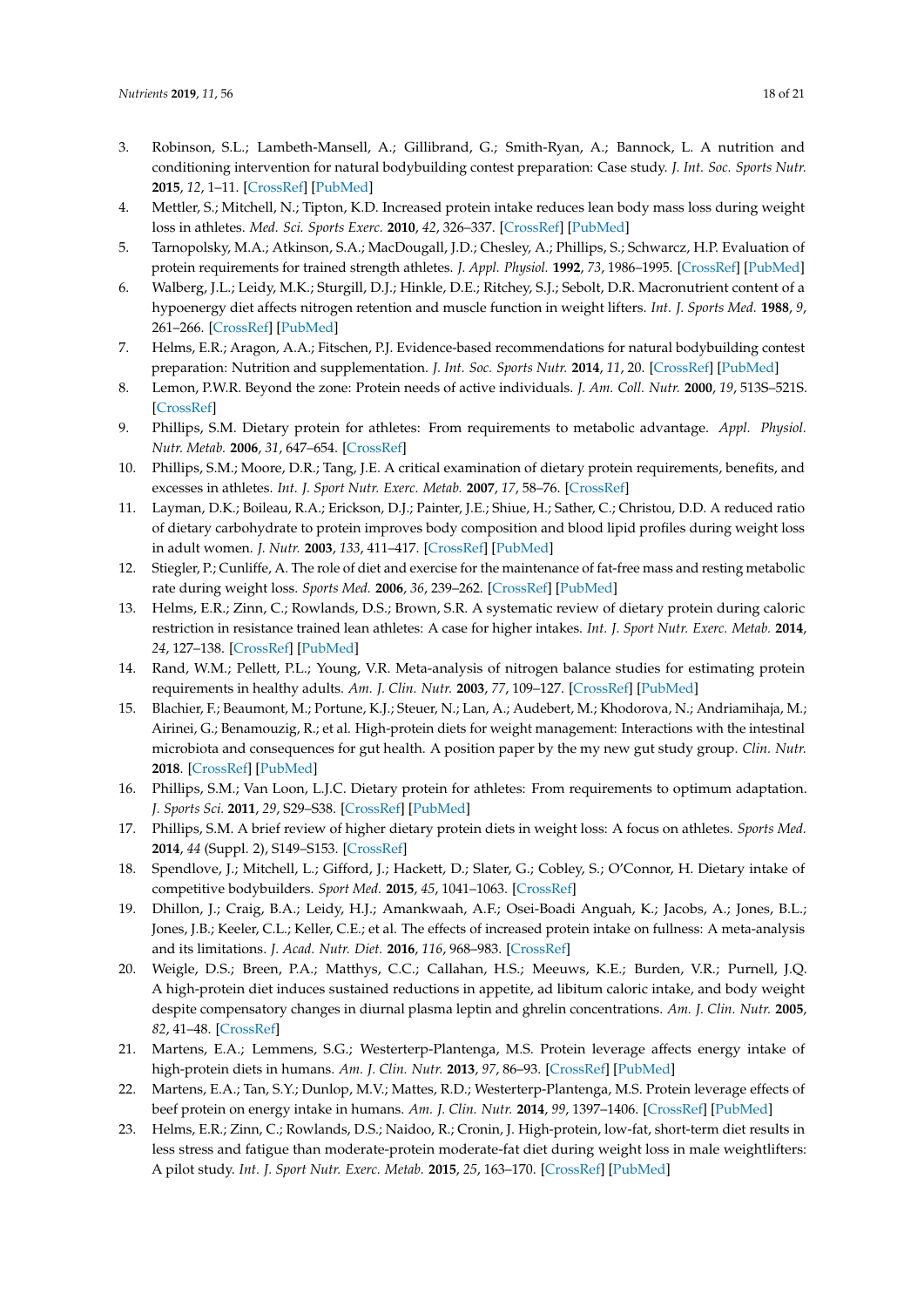- <span id="page-18-0"></span>24. DeFreitas, J.M.; Beck, T.W.; Stock, M.S.; Dillon, M.A.; Kasishke, P.R. An examination of the time course of training-induced skeletal muscle hypertrophy. *Eur. J. Appl. Physiol.* **2011**, *111*, 2785–2790. [\[CrossRef\]](http://dx.doi.org/10.1007/s00421-011-1905-4) [\[PubMed\]](http://www.ncbi.nlm.nih.gov/pubmed/21409401)
- 25. Brown, N.; Bubeck, D.; Haeufle, D.F.B.; Weickenmeier, J.; Kuhl, E.; Alt, W.; Schmitt, S. Weekly time course of neuro-muscular adaptation to intensive strength training. *Front. Physiol.* **2017**, *8*, 329. [\[CrossRef\]](http://dx.doi.org/10.3389/fphys.2017.00329) [\[PubMed\]](http://www.ncbi.nlm.nih.gov/pubmed/28642711)
- 26. Sale, D.G. Neural adaptation to resistance training. *Med. Sci. Sports Exerc.* **1988**, *20* (Suppl. 5), S135–S145. [\[CrossRef\]](http://dx.doi.org/10.1249/00005768-198810001-00009) [\[PubMed\]](http://www.ncbi.nlm.nih.gov/pubmed/3057313)
- 27. Trappe, S.; Williamson, D.; Godard, M. Maintenance of whole muscle strength and size following resistance training in older men. *J. Gerontol.* **2002**, *57*, B138–B143. [\[CrossRef\]](http://dx.doi.org/10.1093/gerona/57.4.B138)
- 28. American College of Sports Medicine. American College of Sports Medicine position stand. Progression models in resistance training for healthy adults. *Med. Sci. Sports Exerc.* **2009**, *41*, 687–708. [\[CrossRef\]](http://dx.doi.org/10.1249/MSS.0b013e3181915670)
- <span id="page-18-1"></span>29. Utter, A.C.; Kang, J.; Nieman, D.C.; Brown, V.A.; Dumke, C.L.; McAnulty, S.R.; McAnulty, L.S. Carbohydrate supplementation and perceived exertion during resistance exercise. *J. Strength Cond. Res.* **2005**, *19*, 939–943. [\[CrossRef\]](http://dx.doi.org/10.1519/R-16994.1)
- <span id="page-18-2"></span>30. Roberts, J.; Zinchenko, A.; Suckling, C.; Smith, L.; Johnstone, J.; Henselmans, M. The short-term effect of high versus moderate protein intake on recovery after strength training in resistance-trained individuals. *J. Int. Soc. Sports Nutr.* **2017**, *14*, 44. [\[CrossRef\]](http://dx.doi.org/10.1186/s12970-017-0201-z)
- <span id="page-18-3"></span>31. Antonio, J.; Peacock, C.; Ellerbroek, A.; Fromhoff, B.; Silver, T. The effects of consuming a high protein diet (4.4 g/kg/d) on body composition in resistance-trained individuals. *J. Int. Soc. Sports Nutr.* **2014**, *11*, 19. [\[CrossRef\]](http://dx.doi.org/10.1186/1550-2783-11-19) [\[PubMed\]](http://www.ncbi.nlm.nih.gov/pubmed/24834017)
- 32. Antonio, J.; Ellerbroek, A.; Silver, T.; Orris, S.; Scheiner, M.; Gonzalez, A.; Peacock, C. A high protein diet  $(3.4 g/kg/d)$  combined with a heavy resistance training program improves body composition in healthy trained men and women—A follow-up investigation. *J. Int. Soc. Sports Nutr.* **2015**, *12*, 39. [\[CrossRef\]](http://dx.doi.org/10.1186/s12970-015-0100-0) [\[PubMed\]](http://www.ncbi.nlm.nih.gov/pubmed/26500462)
- <span id="page-18-4"></span>33. Antonio, J.; Ellerbroek, A.; Silver, T.; Vargas, L.; Peacock, C. The effects of a high protein diet on indices of health and body composition—A crossover trial in resistance-trained men. *J. Int. Soc. Sports Nutr.* **2016**, *13*, 1–7. [\[CrossRef\]](http://dx.doi.org/10.1186/s12970-016-0114-2) [\[PubMed\]](http://www.ncbi.nlm.nih.gov/pubmed/26778925)
- <span id="page-18-5"></span>34. McArdle, W.; Katch, F.; Katch, V. *Exercise Physiology: Energy, Nutrition and Human Performance*, 5th ed.; Lippincott Williams and Wilkins: Philadelphia, PA, USA, 2001.
- <span id="page-18-6"></span>35. Cunningham, J. Body composition and resting metabolic rate: The myth of feminine metabolism. *Am. J. Clin. Nutr.* **1982**, *36*, 721–726. [\[CrossRef\]](http://dx.doi.org/10.1093/ajcn/36.4.721) [\[PubMed\]](http://www.ncbi.nlm.nih.gov/pubmed/7124675)
- <span id="page-18-7"></span>36. Stubbs, R.J.; Hughes, D.A.; Johnstone, A.M.; Rowley, E.; Reid, C.; Elia, M.; Stratton, R.; Delargy, H.; King, N.; Blundell, J.E. The use of visual analogue scales to assess motivation to eat in human subjects: A review of their reliability and validity with an evaluation of new hand-held computerized systems for temporal tracking of appetite ratings. *Br. J. Nutr.* **2000**, *84*, 405–415. [\[CrossRef\]](http://dx.doi.org/10.1017/S0007114500001719) [\[PubMed\]](http://www.ncbi.nlm.nih.gov/pubmed/11103211)
- <span id="page-18-8"></span>37. Flint, A.; Raben, A.; Blundell, J.E.; Astrup, A. Reproducibility, power and validity of visual analogue scales in assessment of appetite sensations in single test meal studies. *Int. J. Obes. Relat. Metab. Disord.* **2000**, *24*, 38–48. [\[CrossRef\]](http://dx.doi.org/10.1038/sj.ijo.0801083) [\[PubMed\]](http://www.ncbi.nlm.nih.gov/pubmed/10702749)
- <span id="page-18-9"></span>38. Raben, A.; Agerholm-Larsen, L.; Flint, A.; Holst, J.J.; Astrup, A. Meals with similar energy densities but rich in protein, fat, carbohydrate, or alcohol have different effects on energy expenditure and substrate metabolism but not on appetite and energy intake. *Am. J. Clin. Nutr.* **2003**, *77*, 91–100. [\[CrossRef\]](http://dx.doi.org/10.1093/ajcn/77.1.91)
- 39. Bligh, H.F.; Godsland, I.F.; Frost, G.; Hunter, K.J.; Murray, P.; MacAulay, K.; Hyliands, D.; Talbot, D.C.; Casey, J.; Mulder, T.P.; et al. Plant-rich mixed meals based on Palaeolithic diet principles have a dramatic impact on incretin, peptide YY and satiety response, but show little effect on glucose and insulin homeostasis: An acute-effects randomised study. *Br. J. Nutr.* **2015**, *113*, 574–584. [\[CrossRef\]](http://dx.doi.org/10.1017/S0007114514004012)
- 40. Blatt, A.D.; Roe, L.S.; Rolls, B.J. Increasing the protein content of meals and its effect on daily energy intake. *J. Am. Diet. Assoc.* **2011**, *111*, 290–294. [\[CrossRef\]](http://dx.doi.org/10.1016/j.jada.2010.10.047)
- 41. Wiessing, K.R.; Xin, L.; Budgett, S.C.; Poppitt, S.D. No evidence of enhanced satiety following whey proteinor sucrose-enriched water beverages: A dose response trial in overweight women. *Eur. J. Clin. Nutr.* **2015**, *69*, 1238–1243. [\[CrossRef\]](http://dx.doi.org/10.1038/ejcn.2015.107)
- <span id="page-18-10"></span>42. Ravn, A.M.; Gregersen, N.T.; Christensen, R.; Rasmussen, L.G.; Hels, O.; Belza, A.; Raben, A.; Larsen, T.M.; Toubro, S.; Astrup, A. Thermic effect of a meal and appetite in adults: An individual participant data meta-analysis of meal-test trials. *Food Nutr. Res.* **2013**, *57*. [\[CrossRef\]](http://dx.doi.org/10.3402/fnr.v57i0.19676) [\[PubMed\]](http://www.ncbi.nlm.nih.gov/pubmed/24376394)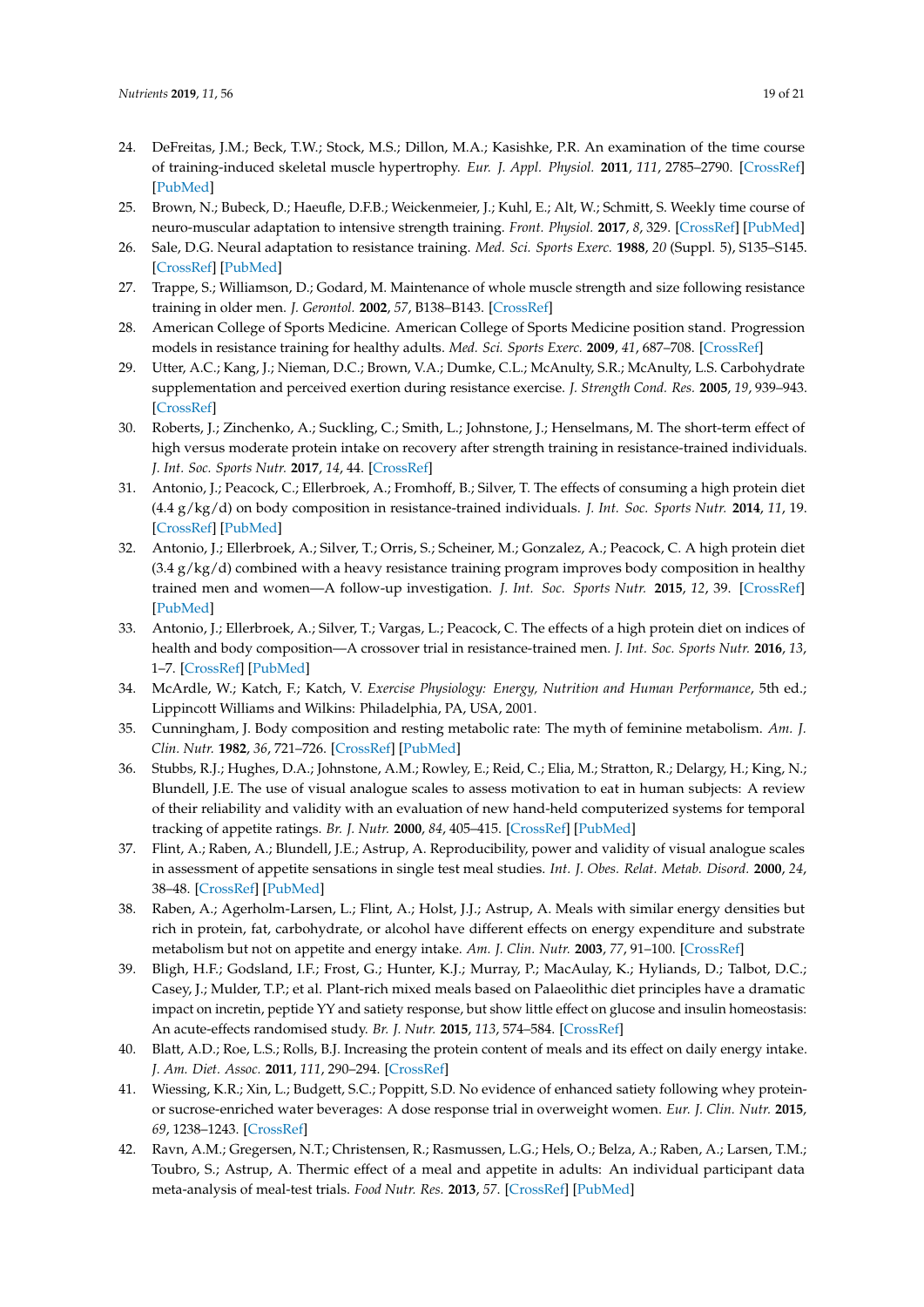- <span id="page-19-0"></span>43. Phillips, S.M.; Chevalier, S.; Leidy, H.J. Protein "requirements" beyond the RDA: Implications for optimizing health. *Appl. Physiol. Nutr. Metab.* **2016**, *41*, 565–572. [\[CrossRef\]](http://dx.doi.org/10.1139/apnm-2015-0550) [\[PubMed\]](http://www.ncbi.nlm.nih.gov/pubmed/26960445)
- <span id="page-19-1"></span>44. Lemon, P.W.; Tarnopolsky, M.A.; MacDougall, J.D.; Atkinson, S.A. Protein requirements and muscle mass/strength changes during intensive training in novice bodybuilders. *J. Appl. Physiol.* **1992**, *73*, 767–775. [\[CrossRef\]](http://dx.doi.org/10.1152/jappl.1992.73.2.767) [\[PubMed\]](http://www.ncbi.nlm.nih.gov/pubmed/1400008)
- <span id="page-19-2"></span>45. Jakubowicz, D.; Froy, O.; Wainstein, J.; Boaz, M. Meal timing and composition influence ghrelin levels, appetite scores and weight loss maintenance in overweight and obese adults. *Steroids* **2012**, *77*, 323–331. [\[CrossRef\]](http://dx.doi.org/10.1016/j.steroids.2011.12.006) [\[PubMed\]](http://www.ncbi.nlm.nih.gov/pubmed/22178258)
- <span id="page-19-3"></span>46. Barbosa-Silva, M.C.G.; Barros, A.J.D.; Wang, J.; Heymsfield, S.B.; Pierson, R.N. Bioelectrical impedance analysis: Population reference values for phase angle by age and sex. *Am. J. Clin. Nutr.* **2005**, *82*, 49–52. [\[CrossRef\]](http://dx.doi.org/10.1093/ajcn/82.1.49) [\[PubMed\]](http://www.ncbi.nlm.nih.gov/pubmed/16002799)
- 47. Norman, K.; Stobäus, N.; Pirlich, M.; Bosy-Westphal, A. Bioelectrical phase angle and impedance vector analysis—Clinical relevance and applicability of impedance parameters. *Clin. Nutr.* **2012**, *31*, 854–861. [\[CrossRef\]](http://dx.doi.org/10.1016/j.clnu.2012.05.008) [\[PubMed\]](http://www.ncbi.nlm.nih.gov/pubmed/22698802)
- <span id="page-19-4"></span>48. Souza, M.F.; Tomeleri, C.M.; Ribeiro, A.S.; Schoenfeld, B.J.; Silva, A.M.; Sardinha, L.B.; Cyrino, E.S. Effect of resistance training on phase angle in older women: A randomized controlled trial. *Scand. J. Med. Sci. Sports* **2016**, *8*, 1–9. [\[CrossRef\]](http://dx.doi.org/10.1111/sms.12745)
- <span id="page-19-5"></span>49. Westerterp-Plantenga, M.S.; Lemmens, S.G.; Westerterp, K.R. Dietary protein—Its role in satiety, energetics, weight loss and health. *Br. J. Nutr.* **2012**, *108*, S105–S112. [\[CrossRef\]](http://dx.doi.org/10.1017/S0007114512002589)
- 50. Gibbons, C.; Caudwell, P.; Finlayson, G.; Webb, D.L.; Hellström, P.M.; Näslund, E.; Blundell, J.E. Comparison of postprandial profiles of ghrelin, active GLP-1, and total PYY to meals varying in fat and carbohydrate and their association with hunger and the phases of satiety. *J. Clin. Endocrinol. Metab.* **2013**, *98*, E847–E855. [\[CrossRef\]](http://dx.doi.org/10.1210/jc.2012-3835)
- 51. Leidy, H.J.; Ortinau, L.C.; Douglas, S.M.; Hoertel, H.A. Beneficial effects of a higher-protein breakfast on the appetitive, hormonal, and neural signals controlling energy intake regulation in overweight/obese, "breakfast-skipping," late-adolescent girls. *Am. J. Clin. Nutr.* **2013**, *97*, 677–688. [\[CrossRef\]](http://dx.doi.org/10.3945/ajcn.112.053116)
- <span id="page-19-6"></span>52. Doucet, É.; Laviolette, M.; Imbeault, P.; Strychar, I.; Rabasa-Lhoret, R.; Prud'homme, D. Total peptide YY is a correlate of postprandial energy expenditure but not of appetite or energy intake in healthy women. *Metab. Clin. Exp.* **2008**, *57*, 1458–1464. [\[CrossRef\]](http://dx.doi.org/10.1016/j.metabol.2008.05.017) [\[PubMed\]](http://www.ncbi.nlm.nih.gov/pubmed/18803953)
- <span id="page-19-7"></span>53. OConnor, K.L.; Scisco, J.L.; Smith, T.J.; Young, A.J.; Montain, S.J.; Price, L.L.; Lieberman, H.R.; Karl, J.P. Altered appetite-mediating hormone concentrations precede compensatory overeating after severe, short-term energy deprivation in healthy adults. *J. Nutr.* **2016**, *146*, 209–217. [\[CrossRef\]](http://dx.doi.org/10.3945/jn.115.217976) [\[PubMed\]](http://www.ncbi.nlm.nih.gov/pubmed/26740683)
- <span id="page-19-8"></span>54. Moran, L.J.; Luscombe-Marsh, N.D.; Noakes, M.; Wittert, G.A.; Keogh, J.B.; Clifton, P.M. The satiating effect of dietary protein is unrelated to postprandial ghrelin secretion. *J. Clin. Endocrinol. Metab.* **2005**, *90*, 5205–5211. [\[CrossRef\]](http://dx.doi.org/10.1210/jc.2005-0701) [\[PubMed\]](http://www.ncbi.nlm.nih.gov/pubmed/16014402)
- <span id="page-19-9"></span>55. Leidy, H.J.; Armstrong, C.L.; Tang, M.; Mattes, R.D.; Campbell, W.W. The influence of higher protein intake and greater eating frequency on appetite control in overweight and obese men. *Obesity* **2010**, *18*, 1725–1732. [\[CrossRef\]](http://dx.doi.org/10.1038/oby.2010.45) [\[PubMed\]](http://www.ncbi.nlm.nih.gov/pubmed/20339363)
- <span id="page-19-10"></span>56. MacKenzie-Shalders, K.L.; Byrne, N.M.; Slater, G.J.; King, N.A. The effect of a whey protein supplement dose on satiety and food intake in resistance training athletes. *Appetite* **2015**, *92*, 178–184. [\[CrossRef\]](http://dx.doi.org/10.1016/j.appet.2015.05.007) [\[PubMed\]](http://www.ncbi.nlm.nih.gov/pubmed/25979566)
- <span id="page-19-11"></span>57. Cuenca-Sánchez, M.; Navas-Carrillo, D.; Orenes-Piñero, E. Controversies surrounding high-protein diet intake: Satiating effect and kidney and bone health. *Adv. Nutr.* **2015**, *6*, 260–266. [\[CrossRef\]](http://dx.doi.org/10.3945/an.114.007716) [\[PubMed\]](http://www.ncbi.nlm.nih.gov/pubmed/25979491)
- <span id="page-19-12"></span>58. Tan, X.; Cao, X.; Zou, J.; Shen, B.; Zhang, X.; Liu, Z.; Lv, W.; Teng, J.; Dign, X. Indoxyl sulfate, a valuable biomarker in chronic kidney disease and dialysis. *Hemodial. Int.* **2017**, *21*, 161–167. [\[CrossRef\]](http://dx.doi.org/10.1111/hdi.12483)
- <span id="page-19-13"></span>59. Vanholder, R.; Schepers, E.; Pletinck, A.; Nagler, E.V.; Glorieux, G. The uremic toxicity of indoxyl sulfate and p-cresyl sulfate: A systematic review. *J. Am. Soc. Nephrol.* **2014**, *25*, 1897–1907. [\[CrossRef\]](http://dx.doi.org/10.1681/ASN.2013101062)
- <span id="page-19-14"></span>60. Russell, W.R.; Gratz, S.W.; Duncan, S.H.; Holtrop, G.; Ince, J.; Scobbie, L.; Duncan, G.; Johnstone, A.M.; Lobley, G.E.; Wallace, R.J.; et al. High-protein, reduced-carbohydrate weight-loss diets promote metabolite profiles likely to be detrimental to colonic health. *Am. J. Clin. Nutr.* **2011**, *93*, 1062–1072. [\[CrossRef\]](http://dx.doi.org/10.3945/ajcn.110.002188)
- <span id="page-19-15"></span>61. Long, S.J.; Jeffcoat, A.R.; Millward, D.J. Effect of habitual dietary-protein intake on appetite and satiety. *Appetite* **2000**, *35*, 79–88. [\[CrossRef\]](http://dx.doi.org/10.1006/appe.2000.0332)